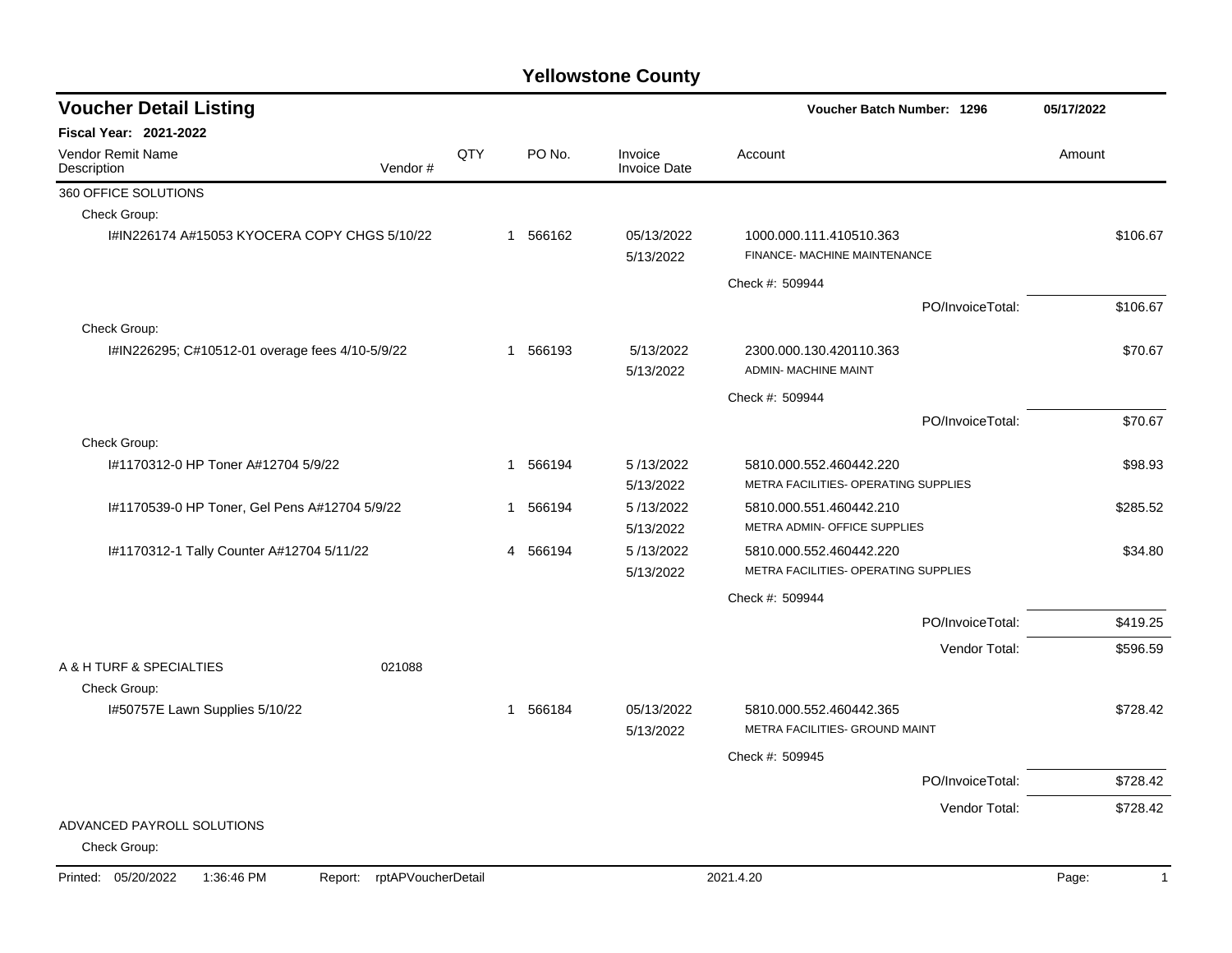|                                          |                            |                |          | <b>Yellowstone County</b>      |                                       |                  |            |
|------------------------------------------|----------------------------|----------------|----------|--------------------------------|---------------------------------------|------------------|------------|
| <b>Voucher Detail Listing</b>            |                            |                |          |                                | <b>Voucher Batch Number: 1296</b>     |                  | 05/17/2022 |
| <b>Fiscal Year: 2021-2022</b>            |                            |                |          |                                |                                       |                  |            |
| Vendor Remit Name<br>Description         | Vendor#                    | QTY            | PO No.   | Invoice<br><b>Invoice Date</b> | Account                               |                  | Amount     |
| I#33 PR SVC M.H. 5/2-15/22 5/13/22       |                            | $\mathbf{1}$   | 566205   | 05/13/2022                     | 7302.000.726.430900.397               |                  | \$537.50   |
|                                          |                            |                |          | 5/13/2022                      | HUNTLEY PROJ CEM- FIXED CONTRACT SVCS |                  |            |
| I#33 PR SVC J.I. 5/2-15/22 5/13/22       |                            | -1             | 566205   | 05/13/2022                     | 7302.000.726.430900.397               |                  | \$250.00   |
|                                          |                            |                |          | 5/13/2022                      | HUNTLEY PROJ CEM- FIXED CONTRACT SVCS |                  |            |
| 1#33 PR SVC R.P. 5/2-15/22 5/13/22       |                            | -1             | 566205   | 05/13/2022                     | 7302.000.726.430900.397               |                  | \$775.00   |
|                                          |                            |                |          | 5/13/2022                      | HUNTLEY PROJ CEM- FIXED CONTRACT SVCS |                  |            |
| 1#33 PR SVC L.S. 5/2-15/22 5/13/22       |                            | 1              | 566205   | 05/13/2022                     | 7302.000.726.430900.397               |                  | \$250.00   |
|                                          |                            |                |          | 5/13/2022                      | HUNTLEY PROJ CEM- FIXED CONTRACT SVCS |                  |            |
| 1#33 ADMIN FEE                           |                            | 1              | 566205   | 05/13/2022                     | 7302.000.726.430900.397               |                  | \$634.38   |
|                                          |                            |                |          | 5/13/2022                      | HUNTLEY PROJ CEM- FIXED CONTRACT SVCS |                  |            |
|                                          |                            |                |          |                                | Check #: 509946                       |                  |            |
|                                          |                            |                |          |                                |                                       | PO/InvoiceTotal: | \$2,446.88 |
|                                          |                            |                |          |                                |                                       | Vendor Total:    | \$2,446.88 |
| ARCHIE COCHRANE MOTORS                   | 001410                     |                |          |                                |                                       |                  |            |
| Check Group:                             |                            |                |          |                                |                                       |                  |            |
| I#1004894/1; car 36 tire repair 5/9/22   |                            | 1              | 566175   | 05/13/2022                     | 2300.000.132.420150.361               |                  | \$17.60    |
|                                          |                            |                |          | 5/13/2022                      | PATROL- VEHICLE REPAIRS               |                  |            |
| I#1004000/1; car #64 new tire 4/21/22    |                            | -1             | 566175   | 05/13/2022                     | 2300.000.132.420150.361               |                  | \$187.23   |
|                                          |                            |                |          | 5/13/2022                      | PATROL- VEHICLE REPAIRS               |                  |            |
| l#1004233/1; car #64 rear brakes 4/26/22 |                            | -1             | 566175   | 05/13/2022                     | 2300.000.132.420150.361               |                  | \$407.98   |
|                                          |                            |                |          | 5/13/2022                      | PATROL- VEHICLE REPAIRS               |                  |            |
|                                          |                            |                |          |                                | Check #: 509947                       |                  |            |
|                                          |                            |                |          |                                |                                       | PO/InvoiceTotal: | \$612.81   |
|                                          |                            |                |          |                                |                                       | Vendor Total:    | \$612.81   |
| AUTOMATED MAINTENANCE SER                | 021399                     |                |          |                                |                                       |                  |            |
| Check Group:                             |                            |                |          |                                |                                       |                  |            |
| I#79649; Briefing rm. 5/10/22            |                            | $\overline{1}$ | 566186   | 05/13/2022                     | 2300.000.135.420180.367               |                  | \$466.92   |
|                                          |                            |                |          | 5/13/2022                      | MISC- JANITORIAL SERVICES             |                  |            |
| I#79641; Payne 5/10/22                   |                            |                | 1 566186 | 05/13/2022                     | 2300.000.135.420180.367               |                  | \$2,725.50 |
|                                          |                            |                |          | 5/13/2022                      | MISC- JANITORIAL SERVICES             |                  |            |
| Printed: 05/20/2022<br>1:36:46 PM        | Report: rptAPVoucherDetail |                |          |                                | 2021.4.20                             |                  | Page:<br>2 |
|                                          |                            |                |          |                                |                                       |                  |            |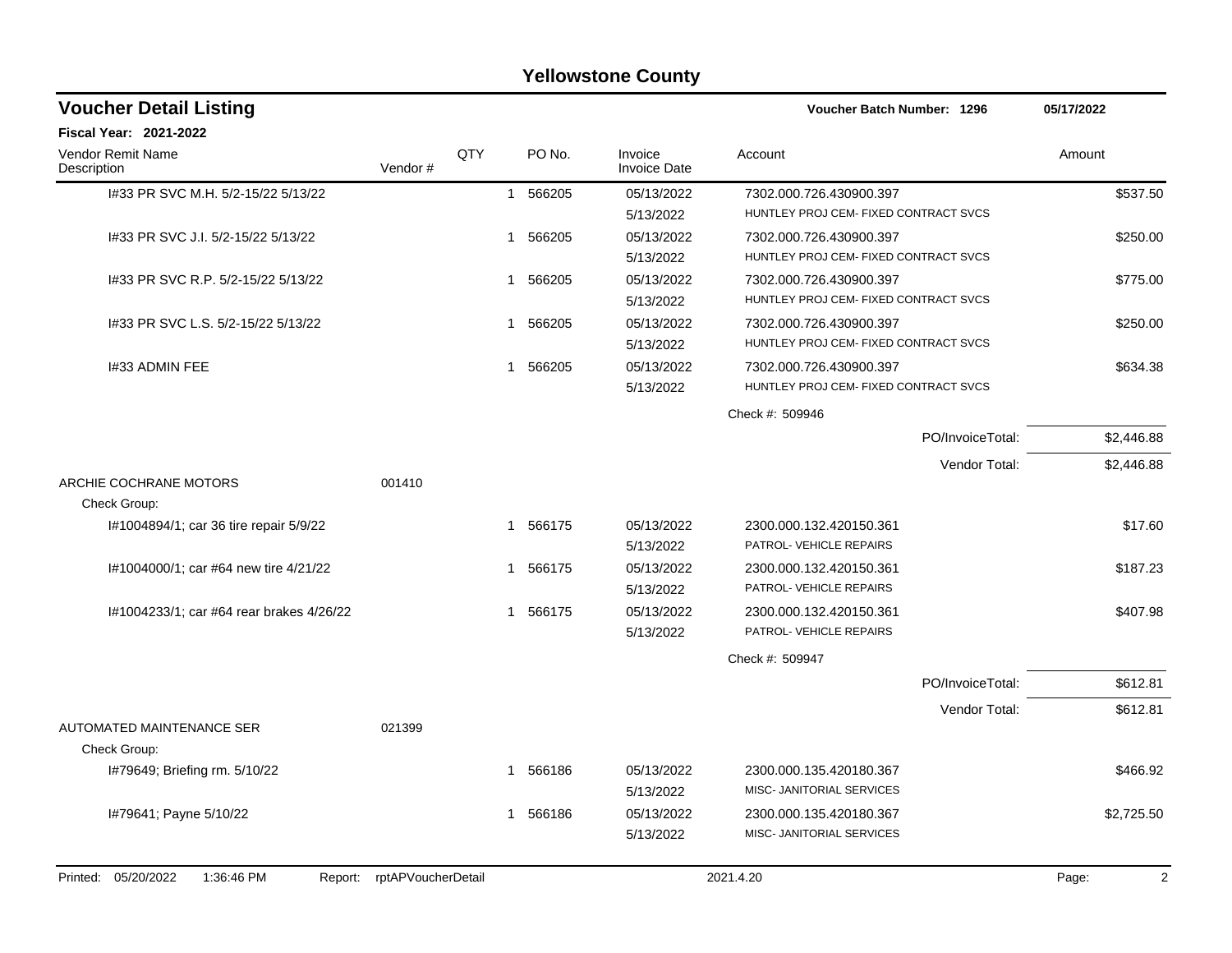| <b>Voucher Detail Listing</b>                                         |     |          |                                | Voucher Batch Number: 1296                                   |                  | 05/17/2022 |  |
|-----------------------------------------------------------------------|-----|----------|--------------------------------|--------------------------------------------------------------|------------------|------------|--|
| <b>Fiscal Year: 2021-2022</b>                                         |     |          |                                |                                                              |                  |            |  |
| Vendor Remit Name<br>Vendor#<br>Description                           | QTY | PO No.   | Invoice<br><b>Invoice Date</b> | Account                                                      |                  | Amount     |  |
|                                                                       |     |          |                                | Check #: 509948                                              |                  |            |  |
|                                                                       |     |          |                                |                                                              | PO/InvoiceTotal: | \$3,192.42 |  |
|                                                                       |     |          |                                |                                                              | Vendor Total:    | \$3,192.42 |  |
| BLUE KNIGHT SECURITY LLC<br>Check Group:                              |     |          |                                |                                                              |                  |            |  |
| I#3109; Transport from Bakersfield, CA to YCDF 4/30/22<br>(Ballinger) |     | 1 566202 | 05/13/2022                     | 2300.000.136.420200.310                                      |                  | \$2,925.00 |  |
|                                                                       |     |          | 5/13/2022                      | DETENTION- PRISONER TRANSPORT                                |                  |            |  |
|                                                                       |     |          |                                | Check #: 509949                                              |                  |            |  |
|                                                                       |     |          |                                |                                                              | PO/InvoiceTotal: | \$2,925.00 |  |
|                                                                       |     |          |                                |                                                              | Vendor Total:    | \$2,925.00 |  |
| <b>BUTLER, BRANDY</b><br>Check Group:                                 |     |          |                                |                                                              |                  |            |  |
| Reimburse for palm rest                                               |     | 1 566160 | 05/13/2022<br>5/13/2022        | 2290.000.410.450400.210<br><b>EXTENSION- OFFICE SUPPLIES</b> |                  | \$54.60    |  |
|                                                                       |     |          |                                | Check #: 509950                                              |                  |            |  |
|                                                                       |     |          |                                |                                                              | PO/InvoiceTotal: | \$54.60    |  |
|                                                                       |     |          |                                |                                                              | Vendor Total:    | \$54.60    |  |
| <b>CASCADE CO REGIONAL</b><br>039299                                  |     |          |                                |                                                              |                  |            |  |
| Check Group:                                                          |     |          |                                |                                                              |                  |            |  |
| I#2022-04-011 FM transportation 5/2/22                                |     | 1 566158 | 05/13/2022<br>5/13/2022        | 2399.000.235.420250.220<br>YSC- OPERATING SUPPLIES           |                  | \$235.00   |  |
|                                                                       |     |          |                                | Check #: 509951                                              |                  |            |  |
|                                                                       |     |          |                                |                                                              | PO/InvoiceTotal: | \$235.00   |  |
|                                                                       |     |          |                                |                                                              | Vendor Total:    | \$235.00   |  |
| CENTURYLINK<br>Check Group:                                           |     |          |                                |                                                              |                  |            |  |
| A#406-628-9337-450B TREASURER 5/1/22                                  |     | 1 566163 | 05/13/2022                     | 1000.000.113.410540.345                                      |                  | \$54.50    |  |
|                                                                       |     |          | 5/13/2022                      | TREASURER- TELEPHONE & TECHNOLOGY                            |                  |            |  |
|                                                                       |     |          |                                | Check #: 509952                                              |                  |            |  |
|                                                                       |     |          |                                |                                                              |                  |            |  |
| Printed: 05/20/2022<br>1:36:46 PM<br>rptAPVoucherDetail<br>Report:    |     |          |                                | 2021.4.20                                                    |                  | Page:<br>3 |  |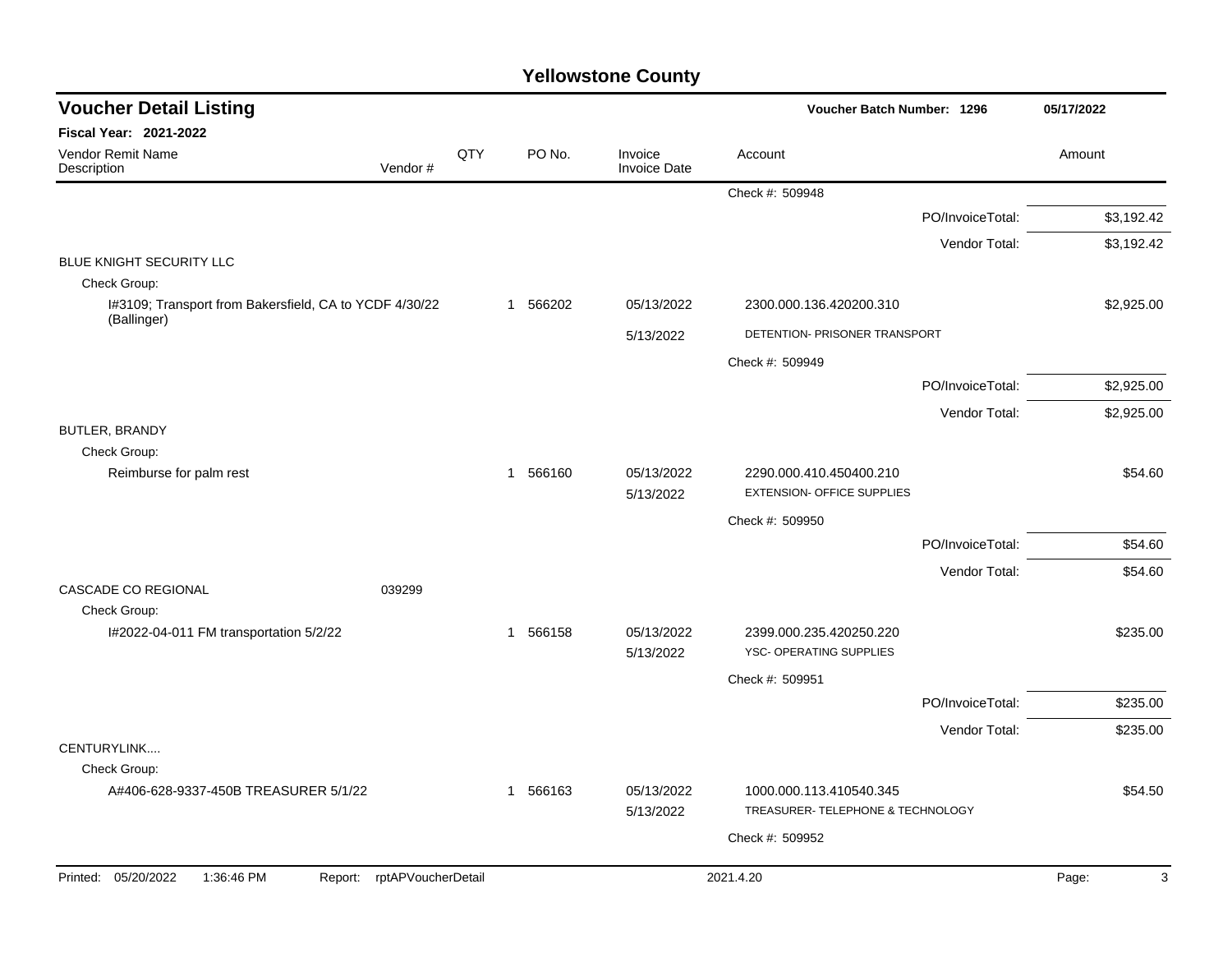| <b>Voucher Detail Listing</b>                |                    |              |                        |                                | Voucher Batch Number: 1296                                    | 05/17/2022 |
|----------------------------------------------|--------------------|--------------|------------------------|--------------------------------|---------------------------------------------------------------|------------|
| <b>Fiscal Year: 2021-2022</b>                |                    |              |                        |                                |                                                               |            |
| <b>Vendor Remit Name</b><br>Description      | Vendor#            | QTY          | PO No.                 | Invoice<br><b>Invoice Date</b> | Account                                                       | Amount     |
|                                              |                    |              |                        |                                | PO/InvoiceTotal:                                              | \$54.50    |
| Check Group:                                 |                    |              |                        |                                |                                                               |            |
| A#406-254-6027-794B YCS 05/01-05/31          |                    |              | 1 566164               | 5/13/2022                      | 2399.000.235.420250.345                                       | \$55.57    |
|                                              |                    |              |                        | 5/13/2022                      | YSC-TELEPHONE & TECHNOLOGY                                    |            |
|                                              |                    |              |                        |                                | Check #: 509952                                               |            |
|                                              |                    |              |                        |                                | PO/InvoiceTotal:                                              | \$55.57    |
| Check Group:                                 |                    |              |                        |                                |                                                               |            |
| A#4062566837-425B; Records 5/1/22            |                    | $\mathbf{1}$ | 566199                 | 5/13/2022                      | 2300.000.134.420170.345                                       | \$100.46   |
|                                              |                    |              |                        | 5/13/2022                      | RECORDS- TELEPHONE & TECHNOLOGY                               |            |
| A#4063730984-430B; Range 5/1/22              |                    |              | 566199<br>$\mathbf{1}$ | 5/13/2022                      | 2300.000.132.420155.345                                       | \$55.57    |
|                                              |                    |              |                        | 5/13/2022                      | TRAINING FACILITY-TELEPHONE & TECHNOLOGY                      |            |
| A#4062940066-433B; Evidence 5/1/22           |                    |              | 566199<br>$\mathbf{1}$ | 5/13/2022                      | 2300.000.131.420140.345<br>DETECTIVES- TELEPHONE & TECHNOLOGY | \$98.32    |
|                                              |                    |              |                        | 5/13/2022                      |                                                               |            |
|                                              |                    |              |                        |                                | Check #: 509952                                               |            |
|                                              |                    |              |                        |                                | PO/InvoiceTotal:                                              | \$254.35   |
|                                              |                    |              |                        |                                | Vendor Total:                                                 | \$364.42   |
| CONRAD, GLENN                                |                    |              |                        |                                |                                                               |            |
| Check Group:                                 |                    |              |                        |                                |                                                               |            |
| D05867 REDEMPTION 425                        |                    |              | 1 566168               | 05/13/2022<br>5/13/2022        | 7150.000.000.021250.000<br>REDEMPTION DUE TO OTHERS           | \$4,634.65 |
|                                              |                    |              |                        |                                |                                                               |            |
|                                              |                    |              |                        |                                | Check #: 509953<br>PO/InvoiceTotal:                           | \$4,634.65 |
|                                              |                    |              |                        |                                |                                                               |            |
| CRAIG, COLTER                                |                    |              |                        |                                | Vendor Total:                                                 | \$4,634.65 |
| Check Group:                                 |                    |              |                        |                                |                                                               |            |
| 2022 MH REFUND 1001302 VALUE ADJUSTMENT      |                    |              | 1 566172               | 05/13/2022                     | 7920.000.000.021100.000                                       | \$68.30    |
|                                              |                    |              |                        | 5/13/2022                      | REFUND REVOLVING DUE TO OTHER FUNDS                           |            |
|                                              |                    |              |                        |                                | Check #: 509954                                               |            |
|                                              |                    |              |                        |                                | PO/InvoiceTotal:                                              | \$68.30    |
|                                              |                    |              |                        |                                |                                                               |            |
| Printed: 05/20/2022<br>1:36:46 PM<br>Report: | rptAPVoucherDetail |              |                        |                                | 2021.4.20                                                     | Page:<br>Δ |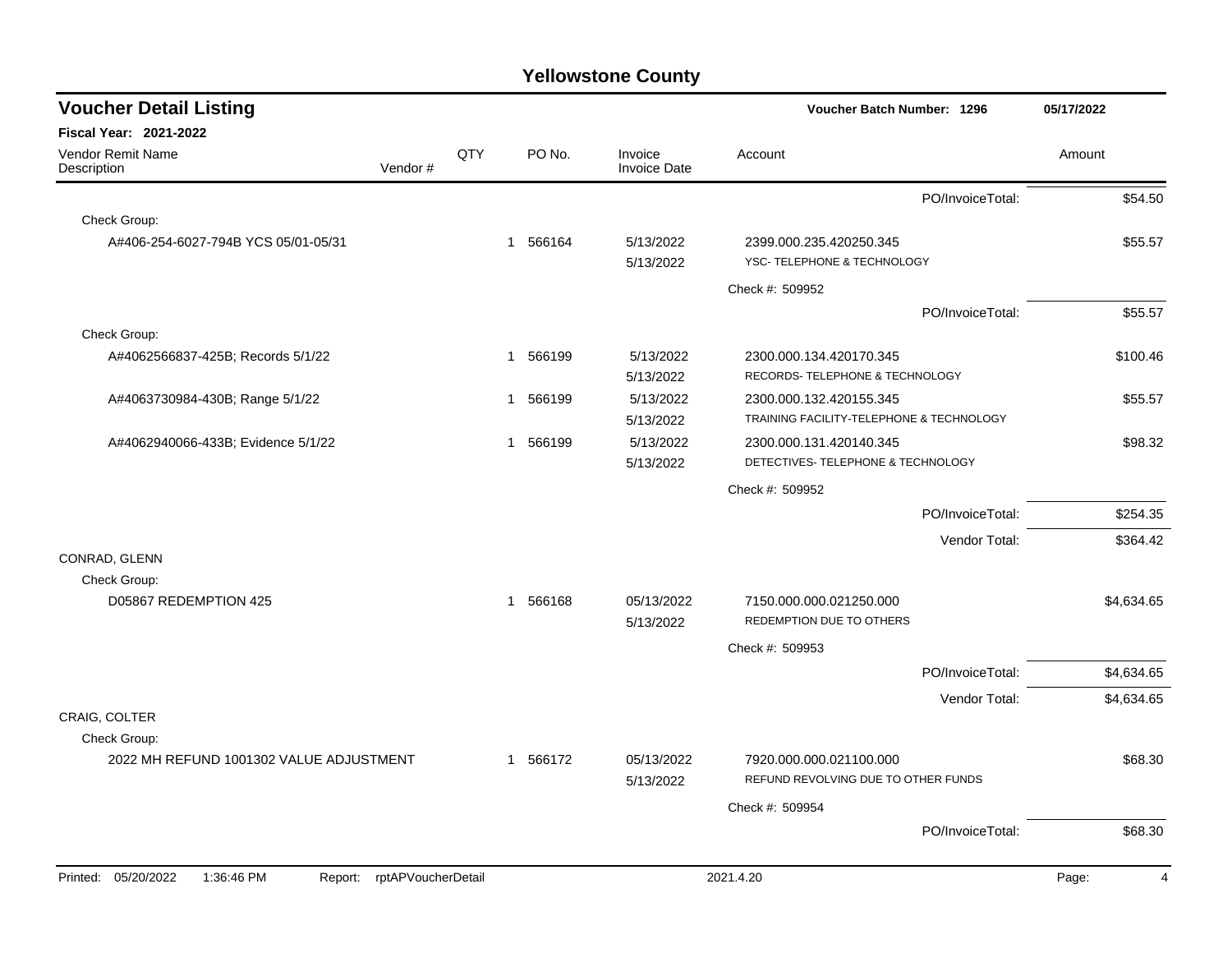| <b>Voucher Detail Listing</b>                 |                    |     |                        |                                | <b>Voucher Batch Number: 1296</b>                                      |                  | 05/17/2022 |
|-----------------------------------------------|--------------------|-----|------------------------|--------------------------------|------------------------------------------------------------------------|------------------|------------|
| <b>Fiscal Year: 2021-2022</b>                 |                    |     |                        |                                |                                                                        |                  |            |
| <b>Vendor Remit Name</b><br>Description       | Vendor#            | QTY | PO No.                 | Invoice<br><b>Invoice Date</b> | Account                                                                |                  | Amount     |
|                                               |                    |     |                        |                                |                                                                        | Vendor Total:    | \$68.30    |
| DEFENSE TECHNOLOGY                            |                    |     |                        |                                |                                                                        |                  |            |
| Check Group:                                  |                    |     |                        |                                |                                                                        |                  |            |
| I#I016-000004687; TRT ammo 5/3/22             |                    |     | 1 566190               | 05/13/2022<br>5/13/2022        | 2300.000.132.420150.229<br>PATROL- OTHER OPERATING SUPPLIES            |                  | \$3,553.10 |
|                                               |                    |     |                        |                                | Check #: 509955                                                        |                  |            |
|                                               |                    |     |                        |                                |                                                                        | PO/InvoiceTotal: | \$3,553.10 |
|                                               |                    |     |                        |                                |                                                                        | Vendor Total:    | \$3,553.10 |
| DVORAK, DOUG<br>Check Group:                  |                    |     |                        |                                |                                                                        |                  |            |
| Maint Shawnee Pk 5/5/22                       |                    |     | 566208<br>$\mathbf{1}$ | 05/13/2022                     | 2210.000.405.460430.399                                                |                  | \$100.00   |
|                                               |                    |     |                        | 5/13/2022                      | PARKS- OTHER CONTRACT SERVICES                                         |                  |            |
|                                               |                    |     |                        |                                | Check #: 509956                                                        |                  |            |
|                                               |                    |     |                        |                                |                                                                        | PO/InvoiceTotal: | \$100.00   |
|                                               |                    |     |                        |                                |                                                                        | Vendor Total:    | \$100.00   |
| <b>ECOLAB PEST ELIMINATION DIVISION</b>       |                    |     |                        |                                |                                                                        |                  |            |
| Check Group:                                  |                    |     |                        |                                |                                                                        |                  |            |
| I#6919550 Pest Svc 5/10/22                    |                    |     | 1 566195               | 05/13/2022<br>5/13/2022        | 5810.000.552.460442.398<br>METRA FACILITIES- VARIABLE CONTRACT SERVICE |                  | \$1,645.95 |
|                                               |                    |     |                        |                                | Check #: 509957                                                        |                  |            |
|                                               |                    |     |                        |                                |                                                                        | PO/InvoiceTotal: | \$1,645.95 |
|                                               |                    |     |                        |                                |                                                                        | Vendor Total:    | \$1,645.95 |
| EMERGENCY SERVICS MARKETING CORP, INC.        |                    |     |                        |                                |                                                                        |                  |            |
| Check Group:                                  |                    |     |                        |                                |                                                                        |                  |            |
| I#22-20766; lamResponding sub. 5/1/22-4/30/23 |                    |     | 566209<br>1            | 05/13/2022<br>5/13/2022        | 2300.000.135.420180.368<br>MISC-SOFTWARE/HARDWARE                      |                  | \$860.00   |
|                                               |                    |     |                        |                                | Check #: 509958                                                        |                  |            |
|                                               |                    |     |                        |                                |                                                                        | PO/InvoiceTotal: | \$860.00   |
|                                               |                    |     |                        |                                |                                                                        | Vendor Total:    | \$860.00   |
| ENTERPRISE RENT A CAR.                        |                    |     |                        |                                |                                                                        |                  |            |
| 1:36:46 PM<br>Printed: 05/20/2022<br>Report:  | rptAPVoucherDetail |     |                        |                                | 2021.4.20                                                              |                  | Page:<br>5 |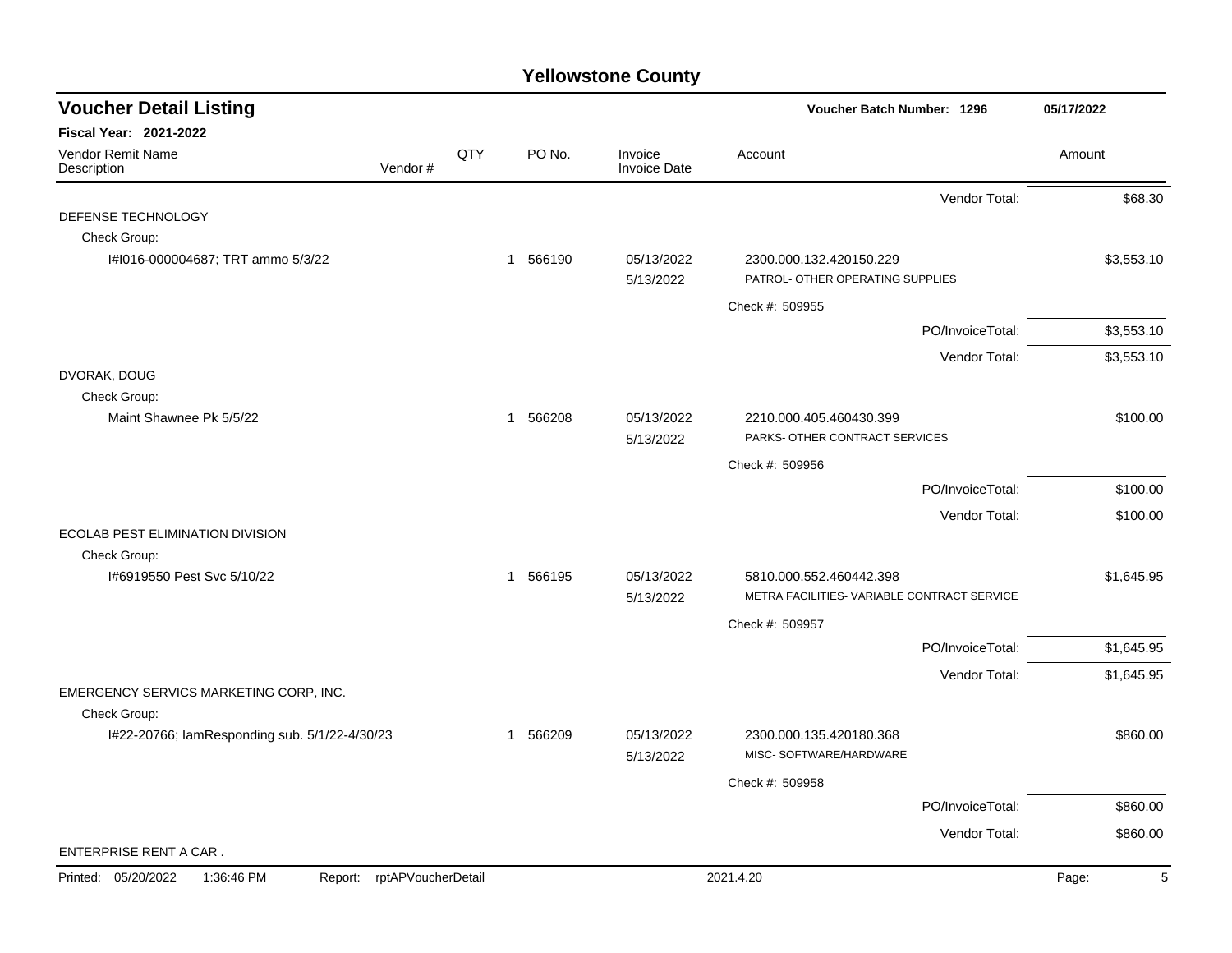| <b>Voucher Detail Listing</b>                               |         |     |          | Voucher Batch Number: 1296     |                                                    |                  | 05/17/2022 |
|-------------------------------------------------------------|---------|-----|----------|--------------------------------|----------------------------------------------------|------------------|------------|
| <b>Fiscal Year: 2021-2022</b>                               |         |     |          |                                |                                                    |                  |            |
| Vendor Remit Name<br>Description                            | Vendor# | QTY | PO No.   | Invoice<br><b>Invoice Date</b> | Account                                            |                  | Amount     |
| Check Group:                                                |         |     |          |                                |                                                    |                  |            |
| I#750049974354 A#63A6230 RA#5S0JN2 2/28-3/30/22<br>(Bodine) |         |     | 1 566200 | 05/13/2022                     | 2391.000.428.420140.530                            |                  | \$810.00   |
|                                                             |         |     |          | 5/13/2022                      | LOCAL DRUG FORF- RENT/LEASE                        |                  |            |
|                                                             |         |     |          |                                | Check #: 509959                                    |                  |            |
|                                                             |         |     |          |                                |                                                    | PO/InvoiceTotal: | \$810.00   |
|                                                             |         |     |          |                                |                                                    | Vendor Total:    | \$810.00   |
| EVENSON LAWN SERVICE LLC                                    |         |     |          |                                |                                                    |                  |            |
| Check Group:<br>1#2770 APRIL 22 Granite Pk Maint, 4/15/22   |         |     | 1 566196 | 05/13/2022                     | 2691.000.000.460430.362                            |                  | \$1,825.00 |
|                                                             |         |     |          | 5/13/2022                      | RSID 771M PARK MAINT & REPAIRS                     |                  |            |
|                                                             |         |     |          |                                | Check #: 509960                                    |                  |            |
|                                                             |         |     |          |                                |                                                    | PO/InvoiceTotal: | \$1,825.00 |
|                                                             |         |     |          |                                |                                                    | Vendor Total:    | \$1,825.00 |
| FERGUS ELECTRIC COOPERATIVE INC                             |         |     |          |                                |                                                    |                  |            |
| Check Group:                                                |         |     |          |                                |                                                    |                  |            |
| 383924; DUNT MTN TOWER 5/5/22                               |         |     | 1 566192 | 05/13/2022<br>5/13/2022        | 1000.000.124.420600.340<br><b>DES-UTILITIES</b>    |                  | \$87.07    |
|                                                             |         |     |          |                                | Check #: 509961                                    |                  |            |
|                                                             |         |     |          |                                |                                                    | PO/InvoiceTotal: | \$87.07    |
|                                                             |         |     |          |                                |                                                    | Vendor Total:    | \$87.07    |
| FIREMASTER.<br>002893                                       |         |     |          |                                |                                                    |                  |            |
| Check Group:                                                |         |     |          |                                |                                                    |                  |            |
| I#0000957799; car #62 recharge 5/6/22                       |         |     | 1 566189 | 05/13/2022<br>5/13/2022        | 2300.000.132.420150.361<br>PATROL- VEHICLE REPAIRS |                  | \$41.00    |
|                                                             |         |     |          |                                | Check #: 509962                                    |                  |            |
|                                                             |         |     |          |                                |                                                    | PO/InvoiceTotal: | \$41.00    |
|                                                             |         |     |          |                                |                                                    | Vendor Total:    | \$41.00    |
| <b>FISHER'S TECHNOLOGY</b>                                  |         |     |          |                                |                                                    |                  |            |
| Check Group:                                                |         |     |          |                                |                                                    |                  |            |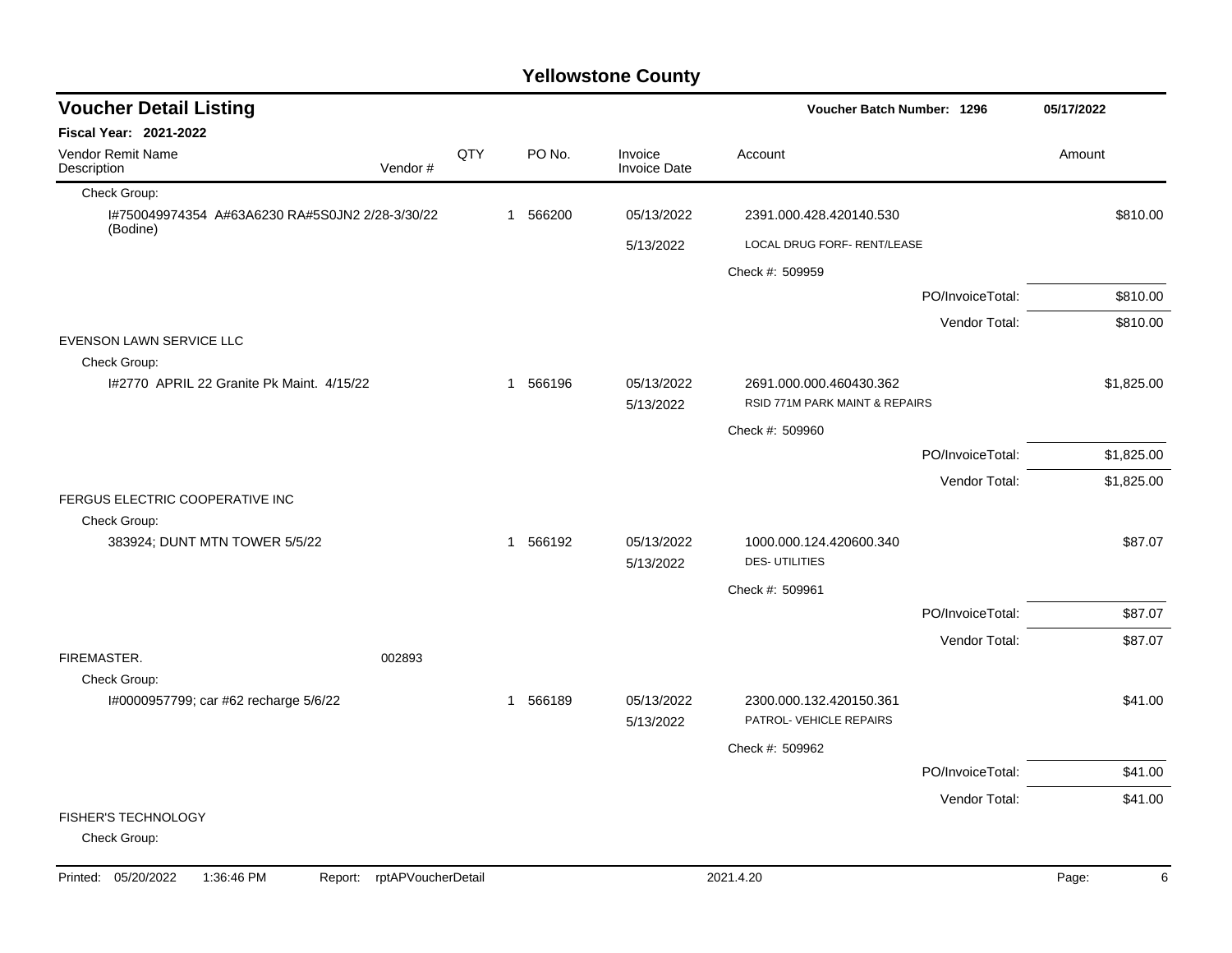### I#1019045 Canon copies 5/2/22 1 1 566166 05/13/2022 2290.000.410.450400.363 \$25.54 5/13/2022 EXTENSION- MACHINE MAINT Check #: 509963 PO/InvoiceTotal: \$25.54 Vendor Total: \$25.54 GUARDIAN TAX MT LLC Check Group: A17125 REDEMPTION 420 **1 566165** 1 566165 05/13/2022 7150.000.000.021250.000 **64.672.30** \$4.672.30 5/13/2022 REDEMPTION DUE TO OTHERS A17125 REDEMPTION 421 **1 566165** 05/13/2022 7150.000.000.021250.000 **120 13:000 12:000 12:000** \$2,898.23 5/13/2022 REDEMPTION DUE TO OTHERS C06707 REDEMPTION 422 2 2 2 2 2 2 3 3 4 566165 2 2 3 3 4 566165 2 2 3 3 4 566165 2 3 3 3 4 566165 2 3 3 4 566165 3 4 566165 3 4 566165 3 4 566165 3 4 566165 3 4 566165 3 4 566165 3 4 566165 3 4 566 5 4 578.77 5/13/2022 REDEMPTION DUE TO OTHERS B00582 REDEMPTION 423 **1 566165** 1 566165 05/13/2022 7150.000.000.021250.000 **61** 566166 51,005.60 5/13/2022 REDEMPTION DUE TO OTHERS A00487 REDEMPTION 424 1 566165 05/13/2022 7150.000.000.021250.000 \$6,495.61 5/13/2022 REDEMPTION DUE TO OTHERS Check #: 509964 PO/InvoiceTotal: \$16,050.51 Vendor Total: \$16,050.51 HAAS & WILKERSON INSUR **Example 2018** 035402 Check Group: I#170604 4/1/22 MEMBER FEE 1 566174 05/13/2022 5810.000.554.460442.510 5/13/2022 METRA EVENTS- INSURANCE I#170603 4/1/22 USER LIABILITY APRIL EVENTS  $1.566174$   $0.05/13/2022$   $5810.000.554.460442.510$  \$210.00 5/13/2022 METRA EVENTS- INSURANCE Check #: 509965 PO/InvoiceTotal: \$225.00 Vendor Total: \$225.00 HEIGHTS FAMILY FUNERAL HOME & CREMATORY **Voucher Batch Number: Yellowstone County** Vendor Remit Name **Description Voucher Detail Listing Fiscal Year: 2021-2022 1296 05/17/2022** PO No. Invoice Account Amount Amount Amount Amount Vendor # **QTY** Invoice Date Printed: 05/20/2022 1:36:46 PM Report: rptAPVoucherDetail 2021.4.20 2021.4.20 Page: 7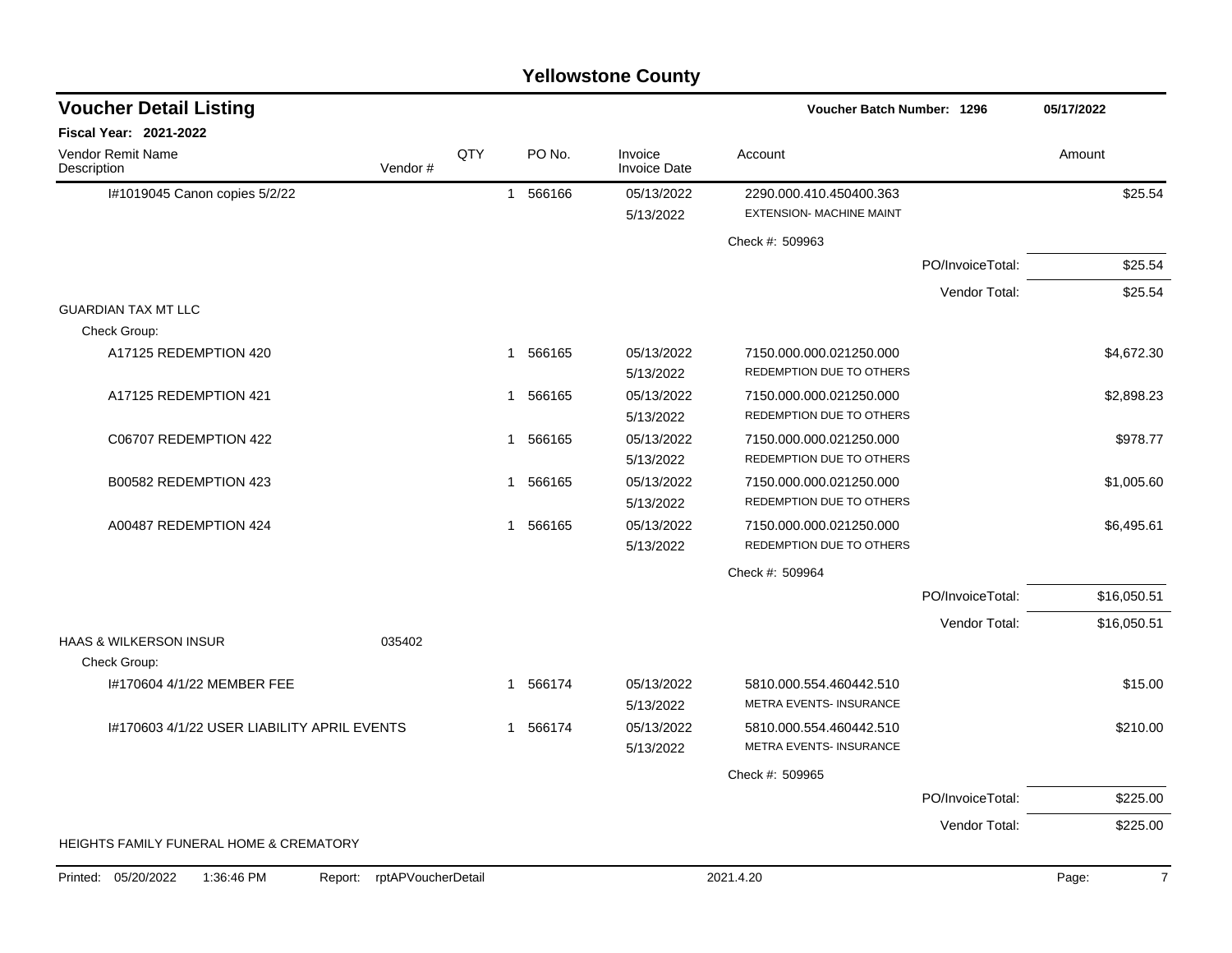|                                                         |         |     |          | <b>Yellowstone County</b>      |                                                                  |            |
|---------------------------------------------------------|---------|-----|----------|--------------------------------|------------------------------------------------------------------|------------|
| <b>Voucher Detail Listing</b>                           |         |     |          |                                | Voucher Batch Number: 1296                                       | 05/17/2022 |
| <b>Fiscal Year: 2021-2022</b>                           |         |     |          |                                |                                                                  |            |
| <b>Vendor Remit Name</b><br>Description                 | Vendor# | QTY | PO No.   | Invoice<br><b>Invoice Date</b> | Account                                                          | Amount     |
| Check Group:                                            |         |     |          |                                |                                                                  |            |
| 5/5/22 removal (Demas)                                  |         |     | 1 566198 | 05/13/2022<br>5/13/2022        | 2300.000.126.420800.202<br>CORONER- EXPENSE OF INVEST            | \$300.00   |
|                                                         |         |     |          |                                | Check #: 509966                                                  |            |
|                                                         |         |     |          |                                | PO/InvoiceTotal:                                                 | \$300.00   |
|                                                         |         |     |          |                                | Vendor Total:                                                    | \$300.00   |
| JORDAN, SUSAN                                           |         |     |          |                                |                                                                  |            |
| Check Group:<br>3/26-4/30/22 MAINT ZIMMERMAN PK 4/30/22 |         |     | 1 566203 | 05/13/2022<br>5/13/2022        | 2210.000.405.460430.399<br>PARKS- OTHER CONTRACT SERVICES        | \$425.00   |
|                                                         |         |     |          |                                | Check #: 509967                                                  |            |
|                                                         |         |     |          |                                | PO/InvoiceTotal:                                                 | \$425.00   |
|                                                         |         |     |          |                                | Vendor Total:                                                    | \$425.00   |
| <b>KB COMMERCIAL PRODUCTS</b><br>Check Group:           | 003787  |     |          |                                |                                                                  |            |
| 1#474249 Cleaning Supplies A#29876 3/3/22               |         |     | 1 566176 | 05/13/2022<br>5/13/2022        | 5810.000.552.460442.224<br>METRA FACILITIES- JANITORIAL SUPPLIES | \$5,161.40 |
|                                                         |         |     |          |                                | Check #: 509968                                                  |            |
|                                                         |         |     |          |                                | PO/InvoiceTotal:                                                 | \$5,161.40 |
|                                                         |         |     |          |                                | Vendor Total:                                                    | \$5,161.40 |
| KELLY, MARCIA M.<br>Check Group:                        |         |     |          |                                |                                                                  |            |
| 2022 MH 1004166 REFUND PTAP                             |         |     | 1 566171 | 05/13/2022<br>5/13/2022        | 7920.000.000.021100.000<br>REFUND REVOLVING DUE TO OTHER FUNDS   | \$50.75    |
|                                                         |         |     |          |                                | Check #: 509969                                                  |            |
|                                                         |         |     |          |                                | PO/InvoiceTotal:                                                 | \$50.75    |
|                                                         |         |     |          |                                | Vendor Total:                                                    | \$50.75    |
| <b>KURT'S REPAIR</b><br>Check Group:                    |         |     |          |                                |                                                                  |            |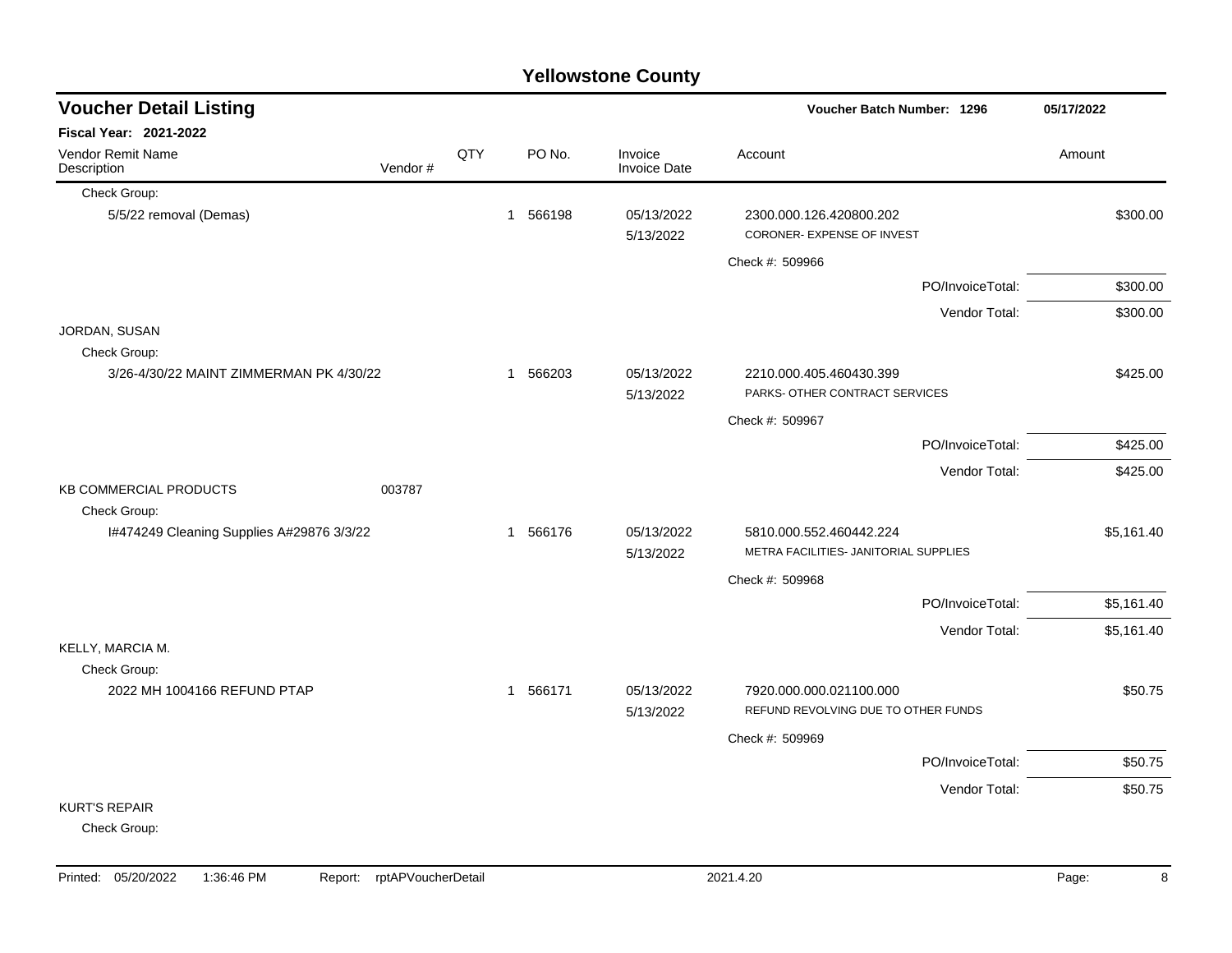| <b>Voucher Detail Listing</b>                        |     |                        |                                | Voucher Batch Number: 1296               | 05/17/2022 |
|------------------------------------------------------|-----|------------------------|--------------------------------|------------------------------------------|------------|
| <b>Fiscal Year: 2021-2022</b>                        |     |                        |                                |                                          |            |
| Vendor Remit Name<br>Description<br>Vendor#          | QTY | PO No.                 | Invoice<br><b>Invoice Date</b> | Account                                  | Amount     |
| 5/6/22; car #127 water pump replacement              |     | 566207<br>$\mathbf{1}$ | 05/13/2022                     | 2300.000.131.420140.361                  | \$275.00   |
|                                                      |     |                        | 5/13/2022                      | DETECTIVES- VEHICLE REPAIRS              |            |
|                                                      |     |                        |                                | Check #: 509970                          |            |
|                                                      |     |                        |                                | PO/InvoiceTotal:                         | \$275.00   |
|                                                      |     |                        |                                | Vendor Total:                            | \$275.00   |
| LAUSCH'S LAWNS                                       |     |                        |                                |                                          |            |
| Check Group:<br>I#101 March 2022 lawn service 4/7/22 |     | 1 566167               | 05/16/2022                     | 2399.000.235.420250.360                  | \$905.00   |
|                                                      |     |                        | 5/16/2022                      | YSC- REPAIRS & MAINT SERVICE             |            |
|                                                      |     |                        |                                | Check #: 509971                          |            |
|                                                      |     |                        |                                | PO/InvoiceTotal:                         | \$905.00   |
|                                                      |     |                        |                                | Vendor Total:                            | \$905.00   |
| LP ANDERSON CO                                       |     |                        |                                |                                          |            |
| Check Group:                                         |     |                        |                                |                                          |            |
| I#1979168 Flat Repair-ATV 5/10/22                    |     | 566206<br>1            | 05/13/2022                     | 5810.000.552.460442.369                  | \$15.50    |
|                                                      |     |                        | 5/13/2022                      | METRA FACILITIES- BUILDING/EQUIP REPAIRS |            |
| I#1979434 Tire & Repair Tele-Handler 5/12/22         |     | 566206<br>-1           | 05/13/2022                     | 5810.000.552.460442.369                  | \$652.45   |
|                                                      |     |                        | 5/13/2022                      | METRA FACILITIES- BUILDING/EQUIP REPAIRS |            |
|                                                      |     |                        |                                | Check #: 509972                          |            |
|                                                      |     |                        |                                | PO/InvoiceTotal:                         | \$667.95   |
|                                                      |     |                        |                                | Vendor Total:                            | \$667.95   |
| MASTERCARD C MOORE<br>Check Group: C MOORE           |     |                        |                                |                                          |            |
| A#6818 I#DP-107-289586 DIAGNOSTICS                   |     | 566122<br>$\mathbf{1}$ | 05/13/2022                     | 2110.000.401.430200.368                  | \$500.00   |
| P-Card Payee:<br>MASTERCARD                          |     |                        | 5/13/2022                      | ROAD- SOFTWARE/HARDWARE MAINT            |            |
| A#6818 1#75359 UNLEADED FUEL                         |     | 566122<br>1            | 05/13/2022                     | 2110.000.401.430200.231                  | \$90.07    |
| MASTERCARD<br>P-Card Payee:                          |     |                        | 5/13/2022                      | ROAD- GAS/OIL/GREASE                     |            |
| A#6818 1#89836 GIFT FOR MACRS CONFERENCE             |     | 566122<br>$\mathbf 1$  | 05/13/2022                     | 2110.000.401.430200.380                  | \$113.97   |
| MASTERCARD<br>P-Card Payee:                          |     |                        | 5/13/2022                      | <b>ROAD-TRAINING</b>                     |            |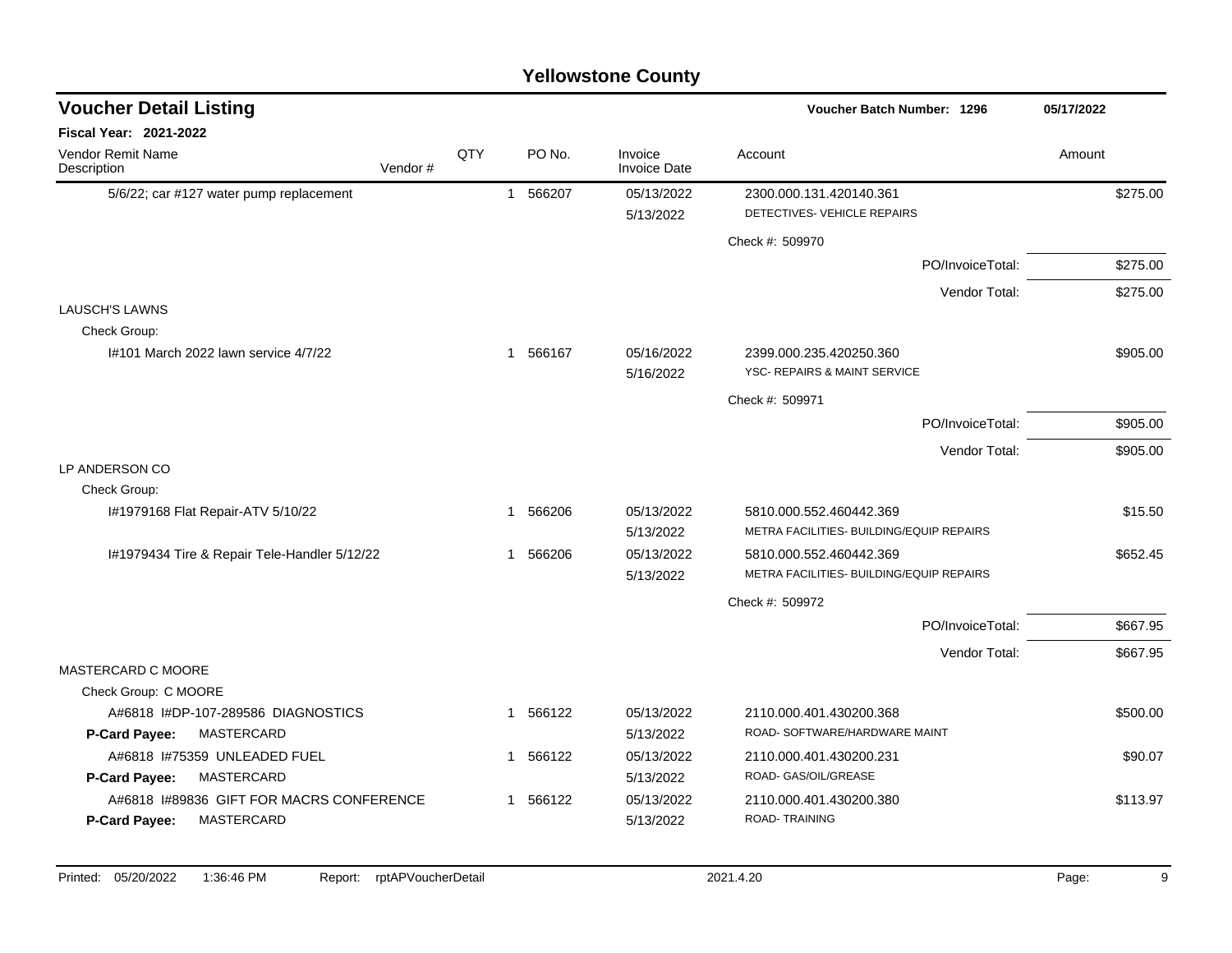| <b>Voucher Detail Listing</b>                                   |            |              |        |                                | Voucher Batch Number: 1296                            |                  | 05/17/2022  |
|-----------------------------------------------------------------|------------|--------------|--------|--------------------------------|-------------------------------------------------------|------------------|-------------|
| Fiscal Year: 2021-2022                                          |            |              |        |                                |                                                       |                  |             |
| Vendor Remit Name<br>Vendor#<br>Description                     | <b>QTY</b> |              | PO No. | Invoice<br><b>Invoice Date</b> | Account                                               |                  | Amount      |
| A#6818 I#75358 UNLEADED FUEL                                    |            | $\mathbf{1}$ | 566122 | 05/13/2022                     | 2110.000.401.430200.231                               |                  | \$64.02     |
| MASTERCARD<br><b>P-Card Payee:</b>                              |            |              |        | 5/13/2022                      | ROAD- GAS/OIL/GREASE                                  |                  |             |
| A#6818 HOTEL MACRS ANN CONF GREAT FALLS<br>3/28-31/22 AD        |            | 1            | 566122 | 05/13/2022                     | 2130.000.402.430244.370                               |                  | \$317.04    |
| <b>MASTERCARD</b><br><b>P-Card Payee:</b>                       |            |              |        | 5/13/2022                      | <b>BRIDGE-TRAVEL</b>                                  |                  |             |
| A#6818 I#100805 CYLINDAR CAP                                    |            | $\mathbf 1$  | 566122 | 05/13/2022                     | 2130.000.402.430244.361                               |                  | \$43.23     |
| <b>MASTERCARD</b><br><b>P-Card Payee:</b>                       |            |              |        | 5/13/2022                      | <b>BRIDGE- VEHICLE REPAIRS</b>                        |                  |             |
| A#6818 HOTEL MACRS ANN CONF GREAT FALLS<br>3/28-31/22 GF        |            | 1            | 566122 | 05/13/2022                     | 2110.000.401.430200.370                               |                  | \$317.04    |
| <b>P-Card Payee:</b><br>MASTERCARD                              |            |              |        | 5/13/2022                      | ROAD-TRAVEL                                           |                  |             |
| A#6818 HOTEL MACRS ANN CONF GREAT FALLS<br>3/28-31/22 MG        |            | -1           | 566122 | 05/13/2022                     | 2110.000.401.430200.370                               |                  | \$317.04    |
| <b>MASTERCARD</b><br><b>P-Card Payee:</b>                       |            |              |        | 5/13/2022                      | ROAD-TRAVEL                                           |                  |             |
| A#6818 HOTEL MACRS ANN CONF GREAT FALLS<br>3/28-31/22 BH        |            | $\mathbf 1$  | 566122 | 05/13/2022                     | 2110.000.401.430200.370                               |                  | \$317.04    |
| <b>MASTERCARD</b><br>P-Card Payee:                              |            |              |        | 5/13/2022                      | ROAD-TRAVEL                                           |                  |             |
| A#6818 HOTEL MACRS ANN CONF GREAT FALLS<br>3/28-31/22 SV        |            | $\mathbf 1$  | 566122 | 05/13/2022                     | 2110.000.401.430200.370                               |                  | \$317.04    |
| MASTERCARD<br><b>P-Card Payee:</b>                              |            |              |        | 5/13/2022                      | ROAD-TRAVEL                                           |                  |             |
|                                                                 |            |              |        |                                | Check #: 509992                                       |                  |             |
|                                                                 |            |              |        |                                |                                                       | PO/InvoiceTotal: | \$2,396.49  |
|                                                                 |            |              |        |                                |                                                       | Vendor Total:    | \$2,396.49  |
| <b>MONROE SYSTEMS</b><br>004280                                 |            |              |        |                                |                                                       |                  |             |
| Check Group:                                                    |            |              |        |                                |                                                       |                  |             |
| I#IN228715-2 MISSED FREIGHT ON INVOICE                          |            | $\mathbf{1}$ | 566159 | 05/13/2022<br>5/13/2022        | 1000.000.113.410540.210<br>TREASURER- OFFICE SUPPLIES |                  | \$15.23     |
|                                                                 |            |              |        |                                | Check #: 509973                                       |                  |             |
|                                                                 |            |              |        |                                |                                                       | PO/InvoiceTotal: | \$15.23     |
|                                                                 |            |              |        |                                |                                                       | Vendor Total:    | \$15.23     |
| MONTANA DAKOTA UTILITIES<br>040762<br>Check Group:              |            |              |        |                                |                                                       |                  |             |
| A#77105659799; 3165 KING AVE 5/5/22                             |            | 1            | 566188 | 05/13/2022                     | 2300.000.146.411200.344                               |                  | \$620.83    |
|                                                                 |            |              |        | 5/13/2022                      | <b>FACILITIES JAIL- GAS</b>                           |                  |             |
| 1:36:46 PM<br>Report: rptAPVoucherDetail<br>Printed: 05/20/2022 |            |              |        |                                | 2021.4.20                                             |                  | Page:<br>10 |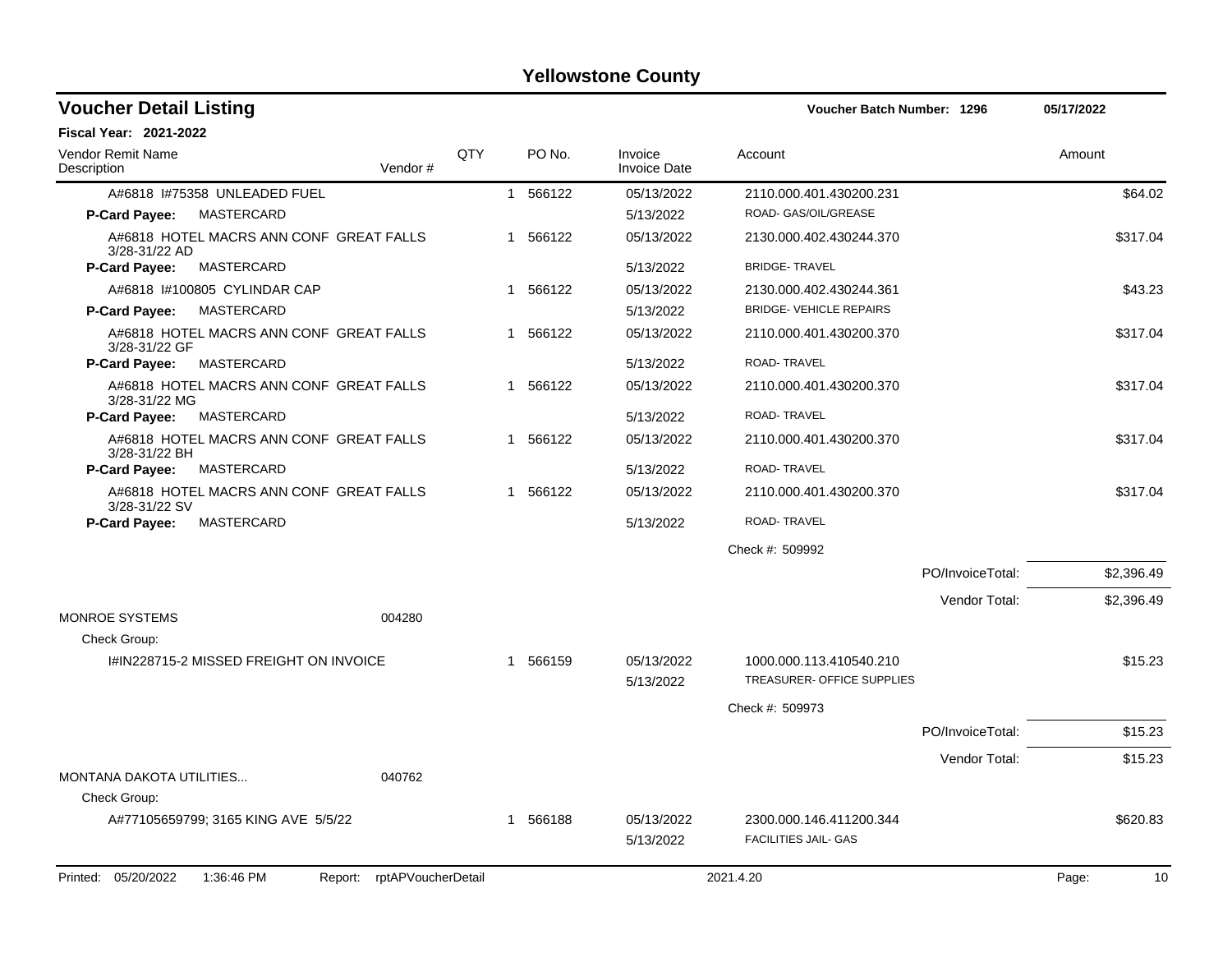| <b>Voucher Detail Listing</b>                                                |                            |     |                        |                                | Voucher Batch Number: 1296                                      |                  | 05/17/2022  |
|------------------------------------------------------------------------------|----------------------------|-----|------------------------|--------------------------------|-----------------------------------------------------------------|------------------|-------------|
| Fiscal Year: 2021-2022                                                       |                            |     |                        |                                |                                                                 |                  |             |
| Vendor Remit Name<br>Description                                             | Vendor#                    | QTY | PO No.                 | Invoice<br><b>Invoice Date</b> | Account                                                         |                  | Amount      |
|                                                                              |                            |     |                        |                                | Check #: 509974                                                 |                  |             |
|                                                                              |                            |     |                        |                                |                                                                 | PO/InvoiceTotal: | \$620.83    |
|                                                                              |                            |     |                        |                                |                                                                 | Vendor Total:    | \$620.83    |
| <b>MOUNTAIN ALARM</b><br>Check Group:                                        |                            |     |                        |                                |                                                                 |                  |             |
| I#2784918; Monitor evid. bldg. 5/1/22 A#10054                                |                            |     | 1 566204               | 05/13/2022<br>5/13/2022        | 2300.000.131.420140.202<br>DETECTIVES- EXPENSE OF INVEST        |                  | \$44.55     |
|                                                                              |                            |     |                        |                                | Check #: 509975                                                 |                  |             |
|                                                                              |                            |     |                        |                                |                                                                 | PO/InvoiceTotal: | \$44.55     |
|                                                                              |                            |     |                        |                                |                                                                 | Vendor Total:    | \$44.55     |
| <b>MSU EXTENSION</b><br>Check Group:                                         | 035815                     |     |                        |                                |                                                                 |                  |             |
| May payroll for Baker                                                        |                            |     | 566157<br>$\mathbf{1}$ | 05/13/2022<br>5/13/2022        | 2290.000.410.450400.398<br>EXTENSION-VARIABLE CONTRACT SERVICES |                  | \$3,083.33  |
|                                                                              |                            |     |                        |                                | Check #: 509976                                                 |                  |             |
|                                                                              |                            |     |                        |                                |                                                                 | PO/InvoiceTotal: | \$3,083.33  |
|                                                                              |                            |     |                        |                                |                                                                 | Vendor Total:    | \$3,083.33  |
| POE, JON<br>Check Group:                                                     |                            |     |                        |                                |                                                                 |                  |             |
| REIMB. BAGGAGE FEES/USPI POSTAL INTERDICTION,<br>ANCHORAGE AK 04/04-04/15/22 |                            |     | 1 566197               | 05/13/2022                     | 2300.000.130.420110.370                                         |                  | \$140.00    |
|                                                                              |                            |     |                        | 5/13/2022                      | <b>ADMIN-TRAVEL</b>                                             |                  |             |
|                                                                              |                            |     |                        |                                | Check #: 509977                                                 |                  |             |
|                                                                              |                            |     |                        |                                |                                                                 | PO/InvoiceTotal: | \$140.00    |
|                                                                              |                            |     |                        |                                |                                                                 | Vendor Total:    | \$140.00    |
| RAINBOW GAS COMPANY<br>Check Group:                                          | 036995                     |     |                        |                                |                                                                 |                  |             |
| I#SLSINV01151; 4/30/21 YCDF Nat. Gas Commidity APR                           |                            |     | 1 566187               | 05/13/2022                     | 2300.000.146.411200.344                                         |                  | \$1,911.92  |
| 22                                                                           |                            |     |                        | 5/13/2022                      | FACILITIES JAIL- GAS                                            |                  |             |
|                                                                              |                            |     |                        |                                | Check #: 509978                                                 |                  |             |
| Printed: 05/20/2022<br>1:36:46 PM                                            | Report: rptAPVoucherDetail |     |                        |                                | 2021.4.20                                                       |                  | Page:<br>11 |
|                                                                              |                            |     |                        |                                |                                                                 |                  |             |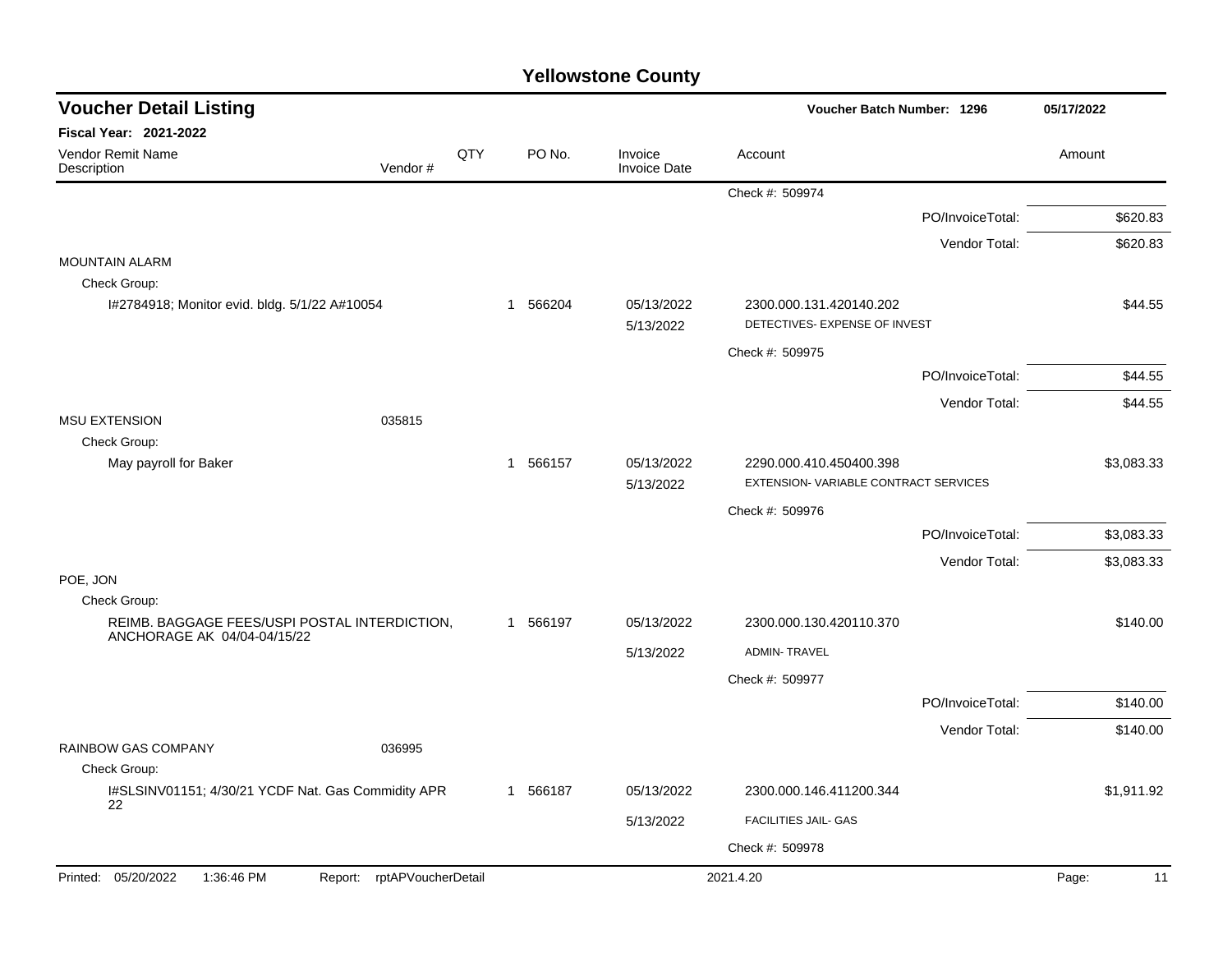| <b>Voucher Detail Listing</b>                                      |     |    |          |                                | Voucher Batch Number: 1296           | 05/17/2022     |
|--------------------------------------------------------------------|-----|----|----------|--------------------------------|--------------------------------------|----------------|
| <b>Fiscal Year: 2021-2022</b>                                      |     |    |          |                                |                                      |                |
| Vendor Remit Name<br>Description<br>Vendor#                        | QTY |    | PO No.   | Invoice<br><b>Invoice Date</b> | Account                              | Amount         |
|                                                                    |     |    |          |                                | PO/InvoiceTotal:                     | \$1,911.92     |
|                                                                    |     |    |          |                                | Vendor Total:                        | \$1,911.92     |
| RATCO LLC                                                          |     |    |          |                                |                                      |                |
| Check Group:<br>I#121677 BedRock Flatbed Install on New 2022 Chevy |     |    | 1 566191 | 05/13/2022                     | 5811.000.552.460442.940              | \$5,700.00     |
| 3500 Truck - PO#566052                                             |     |    |          |                                |                                      |                |
|                                                                    |     |    |          | 5/13/2022                      | FACILITIES- CAPITAL OUTLAY/EQUIPMENT |                |
|                                                                    |     |    |          |                                | Check #: 509979                      |                |
|                                                                    |     |    |          |                                | PO/InvoiceTotal:                     | \$5,700.00     |
|                                                                    |     |    |          |                                | Vendor Total:                        | \$5,700.00     |
| RATTELL, DONALD<br>Check Group:                                    |     |    |          |                                |                                      |                |
| 2022 MH REFUND 1000027 (31 BIG SKY COUNTRY CIR)                    |     |    | 1 566173 | 05/13/2022                     | 7920.000.000.021100.000              | \$347.59       |
|                                                                    |     |    |          | 5/13/2022                      | REFUND REVOLVING DUE TO OTHER FUNDS  |                |
|                                                                    |     |    |          |                                | Check #: 509980                      |                |
|                                                                    |     |    |          |                                | PO/InvoiceTotal:                     | \$347.59       |
|                                                                    |     |    |          |                                | Vendor Total:                        | \$347.59       |
| RIVERSIDE CONTRACTING                                              |     |    |          |                                |                                      |                |
| Check Group:                                                       |     |    |          |                                |                                      |                |
| I#2201-2201 ASPHALT OVERLAY SHEPHERD ROAD<br>61034 4.90 MILES      |     |    | 566114   | 05/12/2022                     | 2110.000.401.430200.399              | \$1,116,916.24 |
|                                                                    |     |    |          | 5/12/2022                      | ROAD- OTHER CONTRACT SERVICES        |                |
| 1#2201-2201 ASPHALT OVERLAY EW TENNY ROAD<br>61004 2.75 MILES      |     | 1  | 566114   | 05/12/2022                     | 2110.000.401.430200.399              | \$626,840.76   |
|                                                                    |     |    |          | 5/12/2022                      | ROAD- OTHER CONTRACT SERVICES        |                |
| <b>1% CONTRACTORS TAX</b>                                          |     | -1 | 566114   | 05/12/2022                     | 2110.000.401.430200.399              | (\$17,437.57)  |
|                                                                    |     |    |          | 5/12/2022                      | ROAD- OTHER CONTRACT SERVICES        |                |
| I#2207-2207 ASPHALT OVERLAY NORTH 4 ROAD<br>81003 2.2 MILES        |     | 1  | 566114   | 05/12/2022                     | 2110.000.401.430200.399              | \$460,110.84   |
|                                                                    |     |    |          | 5/12/2022                      | ROAD- OTHER CONTRACT SERVICES        |                |
| 1#2207-2207 ASPHALT OVERLAY NORTH 7 ROAD<br>81007 2.5 MILES        |     |    | 1 566114 | 05/12/2022                     | 2110.000.401.430200.399              | \$522,853.23   |
|                                                                    |     |    |          | 5/12/2022                      | ROAD- OTHER CONTRACT SERVICES        |                |
| Printed: 05/20/2022<br>1:36:46 PM<br>Report: rptAPVoucherDetail    |     |    |          |                                | 2021.4.20                            | Page:<br>12    |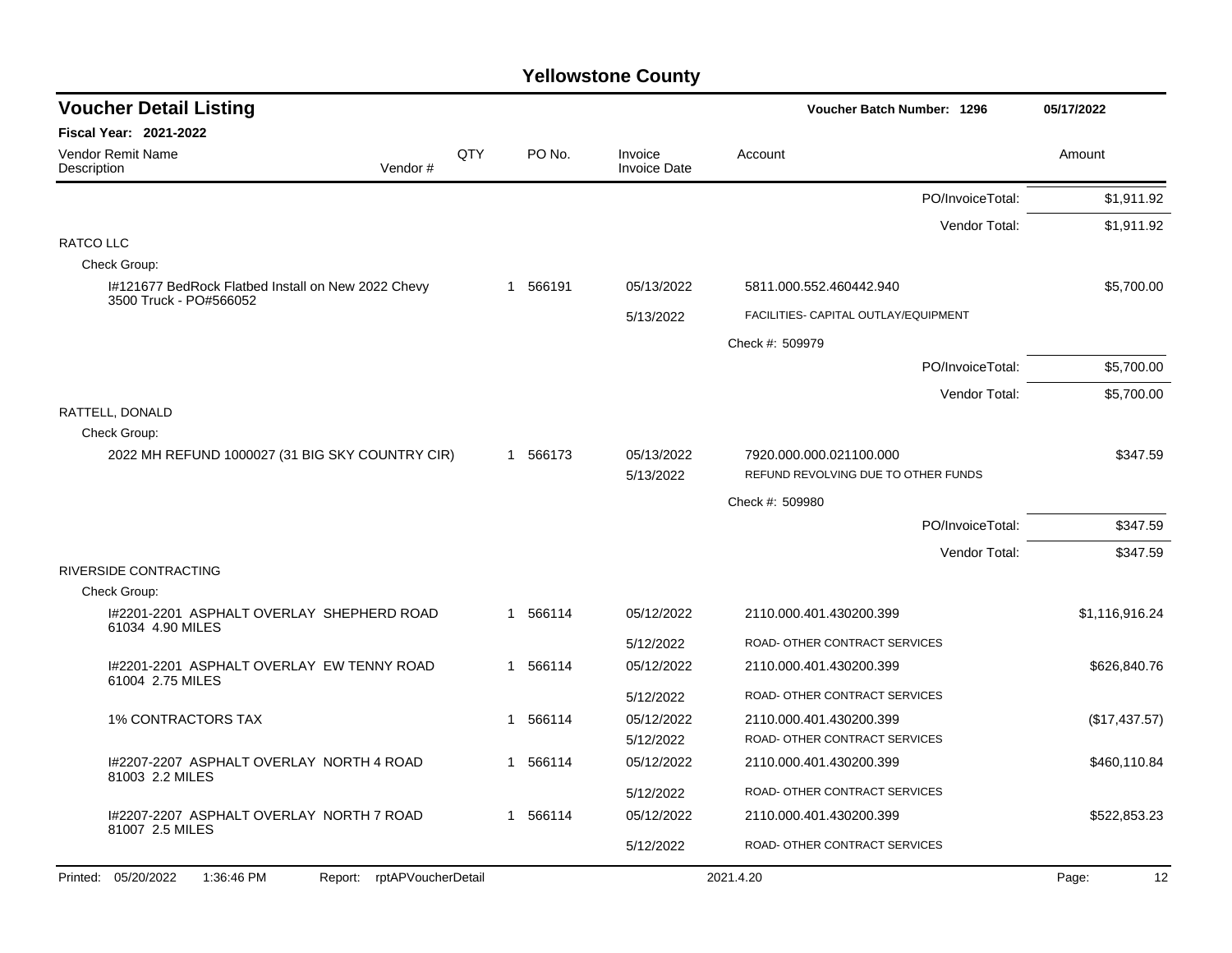| <b>Voucher Detail Listing</b>             |                               |     |                        |                                | Voucher Batch Number: 1296                                 |                  | 05/17/2022     |
|-------------------------------------------|-------------------------------|-----|------------------------|--------------------------------|------------------------------------------------------------|------------------|----------------|
| <b>Fiscal Year: 2021-2022</b>             |                               |     |                        |                                |                                                            |                  |                |
| <b>Vendor Remit Name</b><br>Description   | Vendor#                       | QTY | PO No.                 | Invoice<br><b>Invoice Date</b> | Account                                                    |                  | Amount         |
| I#2207-2207 ASPHALT OVERLAY NORTH 10 ROAD |                               |     | 1 566114               | 05/12/2022                     | 2110.000.401.430200.399                                    |                  | \$313,711.93   |
| 81013 1.5 MILES                           |                               |     |                        | 5/12/2022                      | ROAD- OTHER CONTRACT SERVICES                              |                  |                |
| <b>1% CONTRACTORS TAX</b>                 |                               |     | 1 566114               | 05/12/2022<br>5/12/2022        | 2110.000.401.430200.399<br>ROAD- OTHER CONTRACT SERVICES   |                  | (\$12,966.76)  |
|                                           |                               |     |                        |                                | Check #: 509981                                            |                  |                |
|                                           |                               |     |                        |                                |                                                            | PO/InvoiceTotal: | \$3,010,028.67 |
|                                           |                               |     |                        |                                |                                                            | Vendor Total:    | \$3,010,028.67 |
| SNYDER, JASON                             |                               |     |                        |                                |                                                            |                  |                |
| Check Group:<br>I#043022 ELECTRICITY      |                               |     | 1 566117               | 05/12/2022<br>5/12/2022        | 2110.000.401.430200.340<br>ROAD- UTILITIES                 |                  | \$13.00        |
|                                           |                               |     |                        |                                | Check #: 509982                                            |                  |                |
|                                           |                               |     |                        |                                |                                                            | PO/InvoiceTotal: | \$13.00        |
|                                           |                               |     |                        |                                |                                                            | Vendor Total:    | \$13.00        |
| SOTO, MARISOL<br>Check Group:             |                               |     |                        |                                |                                                            |                  |                |
| Flower supplies for outside               |                               |     | 1 566170               | 05/13/2022<br>5/13/2022        | 2399.000.235.420250.225<br>YSC- RECREATION SUPPLIES        |                  | \$47.52        |
| Flower supplies for outside               |                               |     | 566170<br>$\mathbf{1}$ | 05/13/2022<br>5/13/2022        | 2399.000.235.420250.225<br>YSC- RECREATION SUPPLIES        |                  | \$47.94        |
| Flower supplies for outside               |                               |     | 1 566170               | 05/13/2022<br>5/13/2022        | 2399.000.235.420250.225<br><b>YSC- RECREATION SUPPLIES</b> |                  | \$46.95        |
|                                           |                               |     |                        |                                | Check #: 509983                                            |                  |                |
|                                           |                               |     |                        |                                |                                                            | PO/InvoiceTotal: | \$142.41       |
|                                           |                               |     |                        |                                |                                                            | Vendor Total:    | \$142.41       |
| ST OF MT DEPT OF JUSTICE<br>Check Group:  | 037163                        |     |                        |                                |                                                            |                  |                |
| MDFS# B22-082 - Apr. autopsy (JD)         |                               |     | 1 566185               | 05/13/2022                     | 2300.000.126.420800.202                                    |                  | \$1,500.00     |
|                                           |                               |     |                        | 5/13/2022                      | CORONER- EXPENSE OF INVEST                                 |                  |                |
| Printed: 05/20/2022<br>1:36:46 PM         | rptAPVoucherDetail<br>Report: |     |                        |                                | 2021.4.20                                                  |                  | Page:<br>13    |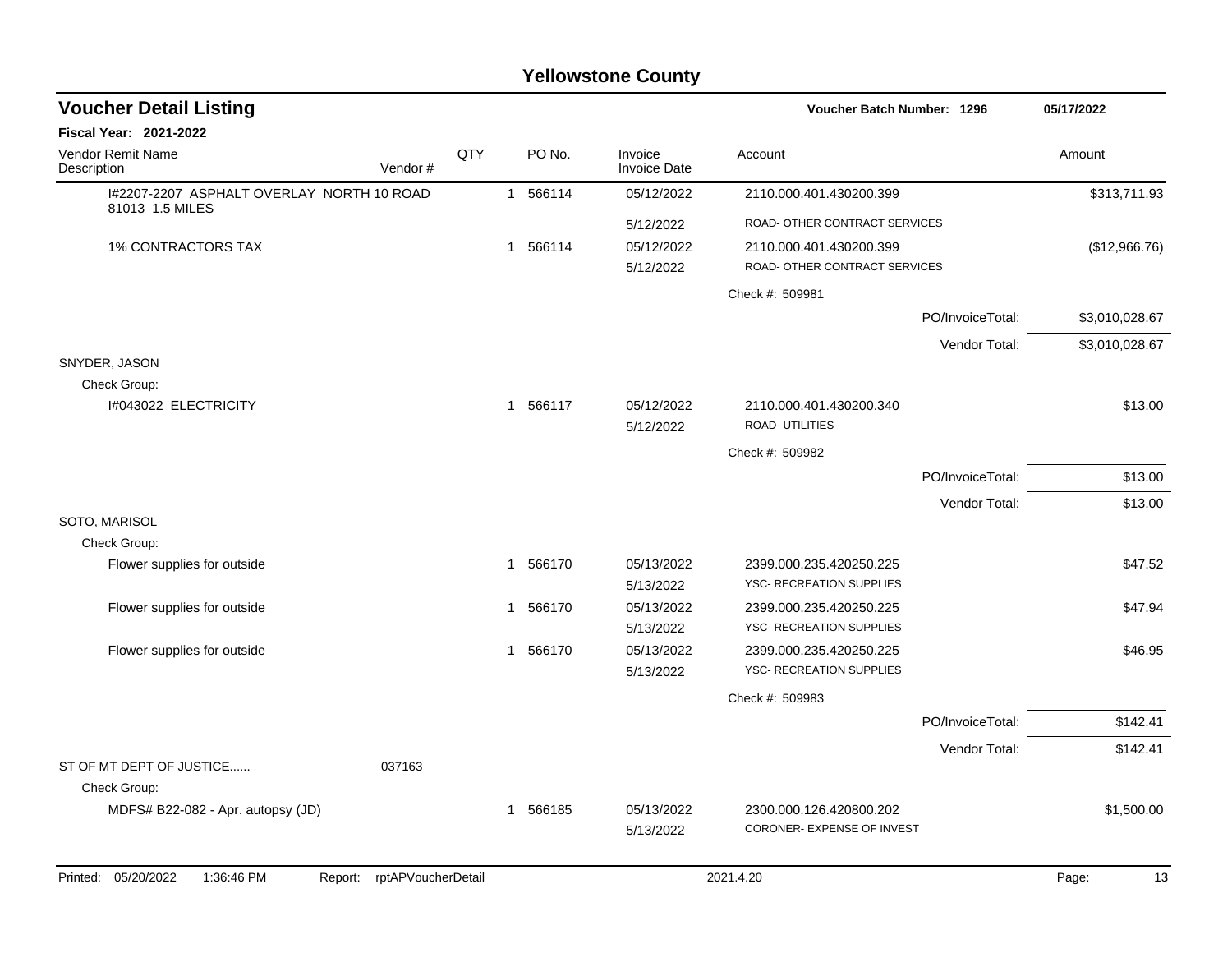| <b>Voucher Detail Listing</b>                                      |              |          |                                | Voucher Batch Number: 1296    | 05/17/2022  |
|--------------------------------------------------------------------|--------------|----------|--------------------------------|-------------------------------|-------------|
| Fiscal Year: 2021-2022                                             |              |          |                                |                               |             |
| QTY<br><b>Vendor Remit Name</b><br>Vendor#<br>Description          |              | PO No.   | Invoice<br><b>Invoice Date</b> | Account                       | Amount      |
| MDFS# B22-083 - Apr. autopsy (RH)                                  | $\mathbf{1}$ | 566185   | 05/13/2022                     | 2300.000.126.420800.202       | \$1,500.00  |
|                                                                    |              |          | 5/13/2022                      | CORONER- EXPENSE OF INVEST    |             |
| MDFS# B22-086 - Apr. ext. exam (DC)                                | $\mathbf{1}$ | 566185   | 05/13/2022                     | 2300.000.126.420800.202       | \$500.00    |
|                                                                    |              |          | 5/13/2022                      | CORONER- EXPENSE OF INVEST    |             |
| MDFS# B22-087 - Apr. autopsy (BW)                                  |              | 1 566185 | 05/13/2022                     | 2300.000.126.420800.202       | \$1,500.00  |
|                                                                    |              |          | 5/13/2022                      | CORONER- EXPENSE OF INVEST    |             |
| MDFS# B22-088 - Apr. autopsy (RK)                                  |              | 1 566185 | 05/13/2022                     | 2300.000.126.420800.202       | \$1,500.00  |
|                                                                    |              |          | 5/13/2022                      | CORONER- EXPENSE OF INVEST    |             |
| MDFS# B22-090 - Apr. autopsy (SO)                                  |              | 1 566185 | 05/13/2022                     | 2300.000.126.420800.202       | \$1,500.00  |
|                                                                    |              |          | 5/13/2022                      | CORONER- EXPENSE OF INVEST    |             |
| MDFS# B22-091 - Apr. autopsy (MH)                                  | 1            | 566185   | 05/13/2022                     | 2300.000.126.420800.202       | \$1,500.00  |
|                                                                    |              |          | 5/13/2022                      | CORONER- EXPENSE OF INVEST    |             |
| MDFS# B22-100 - Apr. autopsy (DM)                                  | 1            | 566185   | 05/13/2022                     | 2300.000.126.420800.202       | \$1,500.00  |
|                                                                    |              |          | 5/13/2022                      | CORONER- EXPENSE OF INVEST    |             |
| MDFS# B22-101 - Apr. autopsy (MC)                                  | 1            | 566185   | 05/13/2022                     | 2300.000.126.420800.202       | \$1,500.00  |
|                                                                    |              |          | 5/13/2022                      | CORONER- EXPENSE OF INVEST    |             |
| MDFS# B22-104 - Apr. autopsy (RS)                                  | 1            | 566185   | 05/13/2022                     | 2300.000.126.420800.202       | \$1,500.00  |
|                                                                    |              |          | 5/13/2022                      | CORONER- EXPENSE OF INVEST    |             |
| MDFS# B22-105 - Apr. autopsy (ES)                                  | -1           | 566185   | 05/13/2022                     | 2300.000.126.420800.202       | \$1,500.00  |
|                                                                    |              |          | 5/13/2022                      | CORONER- EXPENSE OF INVEST    |             |
|                                                                    |              |          |                                | Check #: 509984               |             |
|                                                                    |              |          |                                | PO/InvoiceTotal:              | \$15,500.00 |
|                                                                    |              |          |                                | Vendor Total:                 | \$15,500.00 |
| ST OF MT MISC TAX DIV<br>011099                                    |              |          |                                |                               |             |
| Check Group: RIVERSIDE                                             |              |          |                                |                               |             |
| I#2201-2201 1% CONTRACTORS TAX RIVERSIDE<br>CONTRACTING            | -1           | 566098   | 05/12/2022                     | 2110.000.401.430200.399       | \$17,437.57 |
|                                                                    |              |          | 5/12/2022                      | ROAD- OTHER CONTRACT SERVICES |             |
| I#2207-2207 1% CONTRACTORS TAX RIVERSIDE<br>CONTRACTING            | $\mathbf 1$  | 566098   | 05/12/2022                     | 2110.000.401.430200.399       | \$12,966.76 |
|                                                                    |              |          | 5/12/2022                      | ROAD- OTHER CONTRACT SERVICES |             |
|                                                                    |              |          |                                |                               |             |
| rptAPVoucherDetail<br>Printed: 05/20/2022<br>1:36:46 PM<br>Report: |              |          |                                | 2021.4.20                     | Page:<br>14 |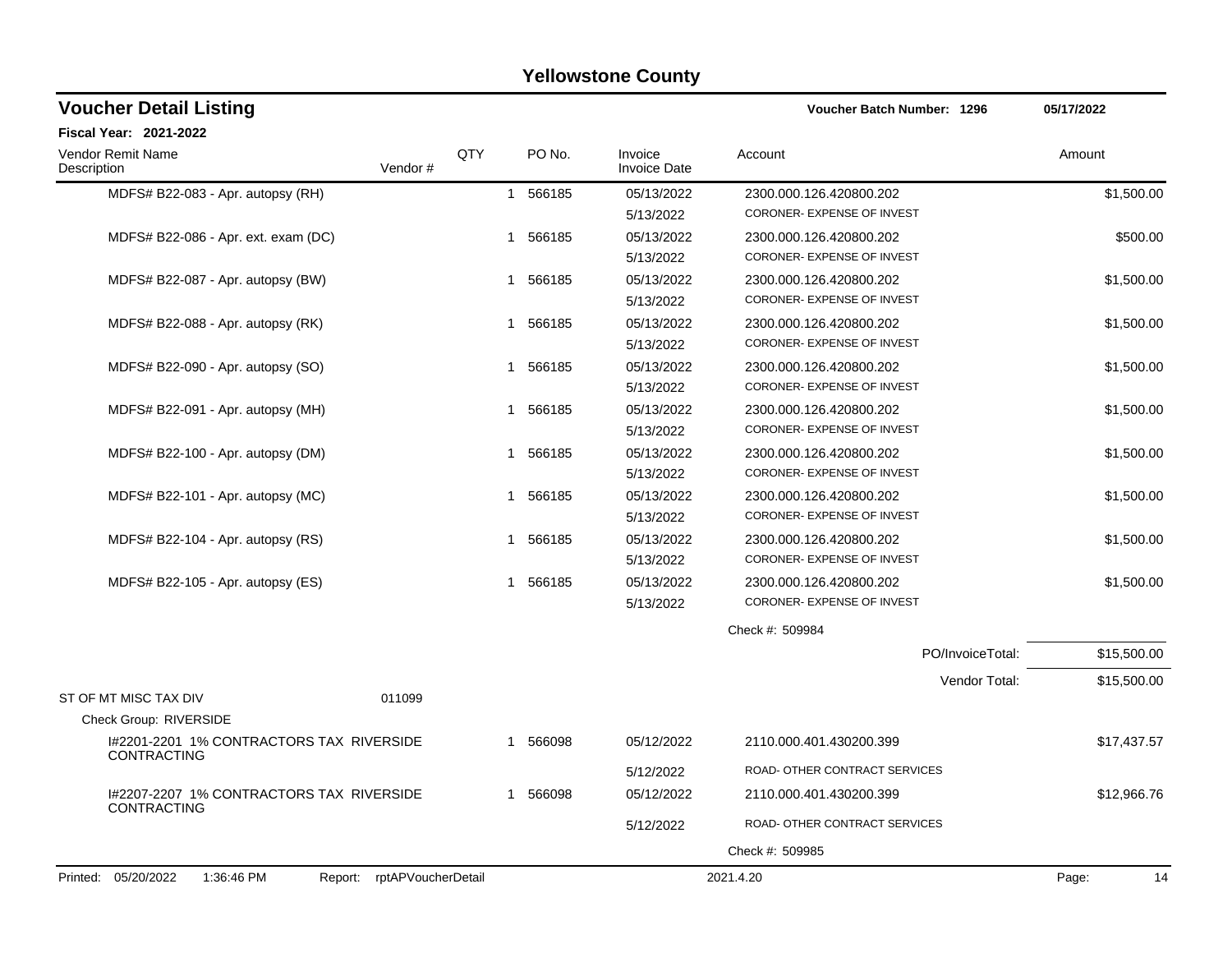| <b>Voucher Detail Listing</b>                                   |            |          |                                | <b>Voucher Batch Number: 1296</b>                        |                  | 05/17/2022  |
|-----------------------------------------------------------------|------------|----------|--------------------------------|----------------------------------------------------------|------------------|-------------|
| <b>Fiscal Year: 2021-2022</b>                                   |            |          |                                |                                                          |                  |             |
| <b>Vendor Remit Name</b><br>Vendor#<br>Description              | <b>QTY</b> | PO No.   | Invoice<br><b>Invoice Date</b> | Account                                                  |                  | Amount      |
|                                                                 |            |          |                                |                                                          | PO/InvoiceTotal: | \$30,404.33 |
|                                                                 |            |          |                                |                                                          | Vendor Total:    | \$30,404.33 |
| THE MASTERS TOUCH, LLC<br>Check Group:                          |            |          |                                |                                                          |                  |             |
| I#80439 2022 MH TAX BILLS PRINTING & ENVELOPES                  |            | 1 566169 | 05/13/2022                     | 1000.000.113.410540.210                                  |                  | \$739.93    |
| 4/29/22                                                         |            |          | 5/13/2022                      | TREASURER- OFFICE SUPPLIES                               |                  |             |
|                                                                 |            |          |                                | Check #: 509986                                          |                  |             |
|                                                                 |            |          |                                |                                                          | PO/InvoiceTotal: | \$739.93    |
|                                                                 |            |          |                                |                                                          | Vendor Total:    | \$739.93    |
| UNIVERSAL AWARDS<br>006170<br>Check Group:                      |            |          |                                |                                                          |                  |             |
| I#264823-1; custom certificates - Sheriff's awards 4/28/22      |            | 1 566177 | 05/13/2022<br>5/13/2022        | 2300.000.130.420110.210<br><b>ADMIN- OFFICE SUPPLIES</b> |                  | \$103.75    |
|                                                                 |            |          |                                | Check #: 509987                                          |                  |             |
|                                                                 |            |          |                                |                                                          | PO/InvoiceTotal: | \$103.75    |
|                                                                 |            |          |                                |                                                          | Vendor Total:    | \$103.75    |
| VIOLETT, EVELYN                                                 |            |          |                                |                                                          |                  |             |
| Check Group:<br>2022 MH REFUND PTAP                             |            | 1 566161 | 05/13/2022                     | 7920.000.000.021100.000                                  |                  | \$47.56     |
|                                                                 |            |          | 5/13/2022                      | REFUND REVOLVING DUE TO OTHER FUNDS                      |                  |             |
|                                                                 |            |          |                                | Check #: 509988                                          |                  |             |
|                                                                 |            |          |                                |                                                          | PO/InvoiceTotal: | \$47.56     |
| <b>WESTERN OFFICE EQUIPMENT</b><br>006450                       |            |          |                                |                                                          | Vendor Total:    | \$47.56     |
| Check Group:                                                    |            |          |                                |                                                          |                  |             |
| I#57346; Toners HP126A 5/9/22                                   |            | 1 566178 | 05/13/2022<br>5/13/2022        | 2300.000.130.420110.210<br>ADMIN- OFFICE SUPPLIES        |                  | \$123.00    |
|                                                                 |            |          |                                | Check #: 509989                                          |                  |             |
|                                                                 |            |          |                                |                                                          | PO/InvoiceTotal: | \$123.00    |
| Printed: 05/20/2022<br>Report: rptAPVoucherDetail<br>1:36:46 PM |            |          |                                | 2021.4.20                                                |                  | 15<br>Page: |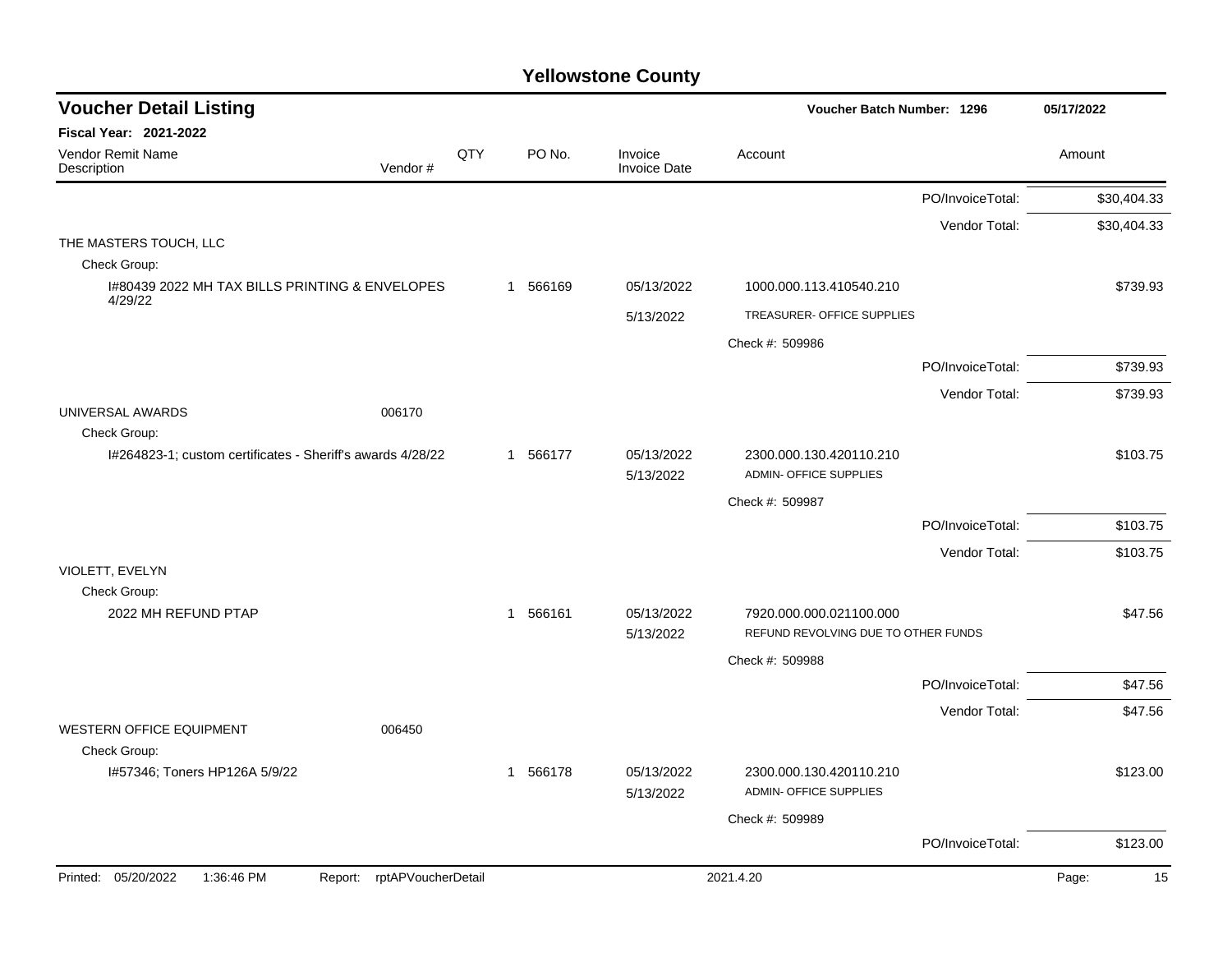| <b>Voucher Detail Listing</b>                                   |         |     |                          |                                | <b>Voucher Batch Number: 1296</b>                        |                  | 05/17/2022  |
|-----------------------------------------------------------------|---------|-----|--------------------------|--------------------------------|----------------------------------------------------------|------------------|-------------|
| <b>Fiscal Year: 2021-2022</b>                                   |         |     |                          |                                |                                                          |                  |             |
| Vendor Remit Name<br>Description                                | Vendor# | QTY | PO No.                   | Invoice<br><b>Invoice Date</b> | Account                                                  |                  | Amount      |
|                                                                 |         |     |                          |                                |                                                          | Vendor Total:    | \$123.00    |
| YELLOWSTONE COUNTY NEWS                                         | 006690  |     |                          |                                |                                                          |                  |             |
| Check Group:                                                    |         |     |                          |                                |                                                          |                  |             |
| 1#117262 PLOT ADVERTISING 4/8 & 5/13 4/8/22                     |         |     | 1 566179                 | 05/13/2022<br>5/13/2022        | 7303.000.727.430900.362<br>SHEPHERD CEM- MAINT & REPAIRS |                  | \$54.00     |
|                                                                 |         |     |                          |                                | Check #: 509990                                          |                  |             |
|                                                                 |         |     |                          |                                |                                                          | PO/InvoiceTotal: | \$54.00     |
| Check Group:                                                    |         |     |                          |                                |                                                          |                  |             |
| 1#117243 TAX APPEAL BOARD 5/6/22                                |         |     | 566180<br>$\mathbf 1$    | 5/13/2022<br>5/13/2022         | 1000.000.199.411800.337<br>MISC- PUBLICITY/ADVERTISING   |                  | \$25.00     |
|                                                                 |         |     |                          |                                | Check #: 509990                                          |                  |             |
|                                                                 |         |     |                          |                                |                                                          | PO/InvoiceTotal: | \$25.00     |
|                                                                 |         |     |                          |                                |                                                          | Vendor Total:    | \$79.00     |
| YELLOWSTONE VALLEY ELECTRIC                                     | 006770  |     |                          |                                |                                                          |                  |             |
| Check Group:                                                    |         |     |                          |                                |                                                          |                  |             |
| A#17389005 SVC - CUSTER PARK 4/30/22                            |         |     | 566181<br>$\mathbf{1}$   | 05/13/2022<br>5/13/2022        | 2210.000.405.460430.340<br>PARKS- UTILITIES              |                  | \$185.88    |
|                                                                 |         |     |                          |                                | Check #: 509991                                          |                  |             |
|                                                                 |         |     |                          |                                |                                                          | PO/InvoiceTotal: | \$185.88    |
| Check Group:                                                    |         |     |                          |                                |                                                          |                  |             |
| 17389010; POMPEYS TOWER 4/30/22                                 |         |     | 566182<br>$\overline{1}$ | 5/13/2022<br>5/13/2022         | 1000.000.124.420600.340<br><b>DES-UTILITIES</b>          |                  | \$189.71    |
| 17389010; SKYVIEW TOWER 4/30/22                                 |         |     | 566182<br>$\mathbf 1$    | 5/13/2022                      | 1000.000.124.420600.340                                  |                  | \$97.61     |
|                                                                 |         |     |                          | 5/13/2022                      | <b>DES-UTILITIES</b>                                     |                  |             |
|                                                                 |         |     |                          |                                | Check #: 509991                                          |                  |             |
|                                                                 |         |     |                          |                                |                                                          | PO/InvoiceTotal: | \$287.32    |
| Check Group:                                                    |         |     |                          |                                |                                                          |                  |             |
| A#8762000; 5505 CAREY AVE 4/30/22                               |         |     | 1 566183                 | 5/13/2022<br>5/13/2022         | 7303.000.727.430900.362<br>SHEPHERD CEM- MAINT & REPAIRS |                  | \$79.29     |
|                                                                 |         |     |                          |                                | Check #: 509991                                          |                  |             |
| Printed: 05/20/2022<br>1:36:46 PM<br>Report: rptAPVoucherDetail |         |     |                          |                                | 2021.4.20                                                |                  | Page:<br>16 |